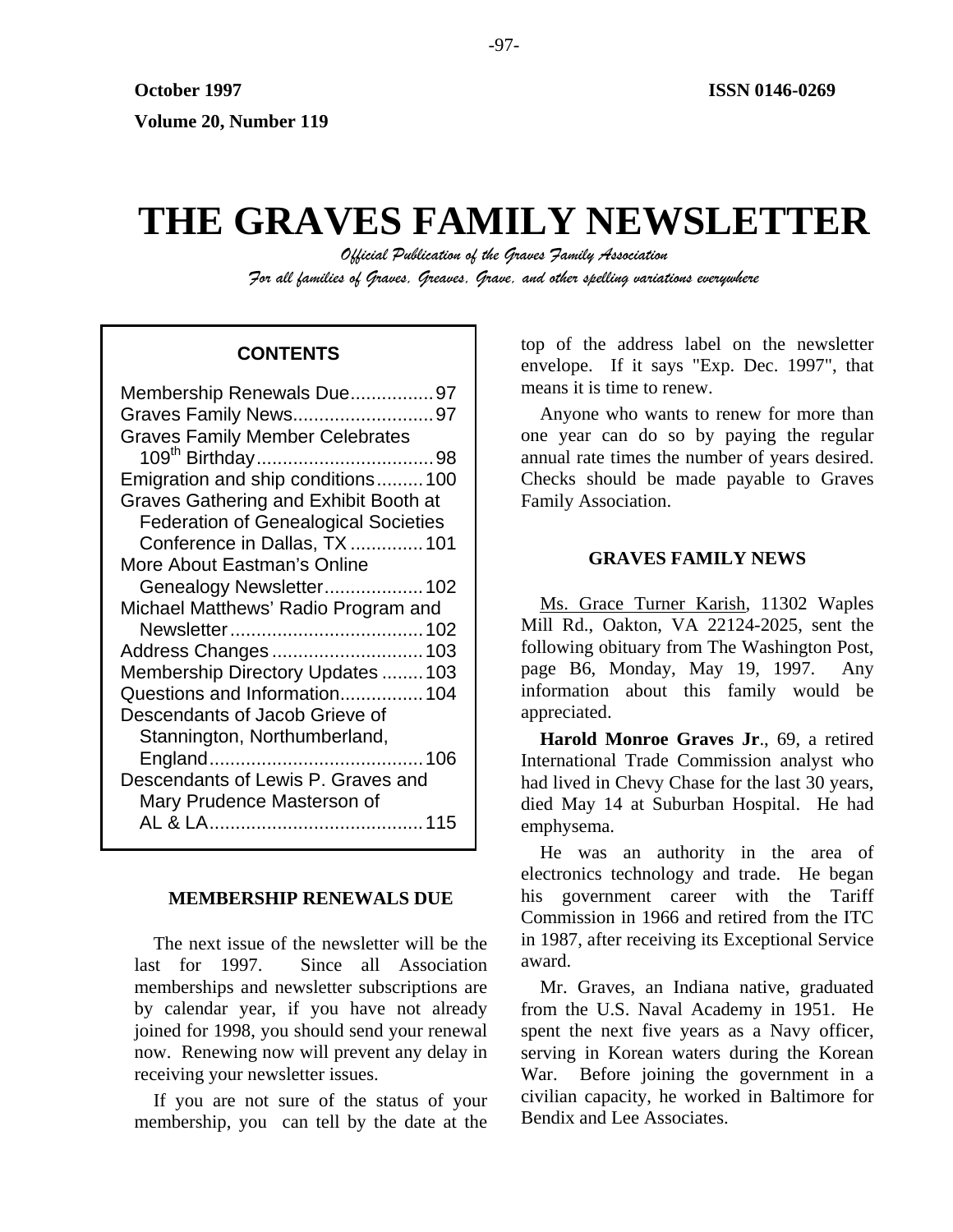Survivors include his wife of 45 years, Kathleen Tobin Graves of Chevy Chase; three sons, Gerald L. Graves of Rockville, Harold Graves III of Chevy Chase and Daniel B. Graves of Short Hills, N.J.; two daughters, Julia G. Renau of Great Falls and Mary G. Schueler of Rocky River, Ohio; a brother, Haldon Graves of North Manchester, Ind.; five sisters, Mary Margaret Hendrickson of Lafayette, Ind., Marilyn Shepler of

**Memberships:** 

| Regular (U.S. & Canada)                         | \$20/year |  |
|-------------------------------------------------|-----------|--|
| Other countries (air mail)                      | \$30/year |  |
| Sustaining (U.S. & Canada)                      | \$40/year |  |
| Other countries (air mail)                      | \$50/year |  |
| Life (U.S./Canada, 62 and older) \$600 one time |           |  |
| Foreign memberships must be paid by money       |           |  |
| order in U.S. dollars. All back issues (1976-   |           |  |
| present) are available at current price.        |           |  |

**Newsletter only available to individuals as part of Graves Family Association membership. No charge for queries.** 

**Published by:** 

**THE GRAVES FAMILY ASSOCIATION 261 South St., Wrentham, MA 02093 Internet Home Page: http://www.andrews.edu/~calkins/gravesfa.html** 

**Newsletter Editor: Kenneth Vance Graves 261 South St., Wrentham, MA 02093 (508)384-8084 Internet: kgraves239@aol.com** 

**Treasurer: Elaine Tobias, Overland Park, KS Director, On-line Computer Help: H. W. ("Bud") Graves, Veradale, WA Internet: dfrh81a@prodigy.com Director, Internet Home Page: Keith G. Calkins, Berrien Springs, MI Internet: calkins@andrews.edu Research Coordinators J. S. Graff Family: Karen Avery Miller, 8508 Town House Row, Dallas, TX 75225 Internet: 76514.3660@compuserve.com Graves of Cambridgeshire, England: Nedra**  Dickman Brill, 2410 NE 58<sup>th</sup> Ave., Portland, **OR 97213-4002 Internet: brillnd@pacifier.com** 

**© Graves Family Association, 1997**

Indianapolis, Marjean Hiner of Sarasota, Fla., Margel Knowles of Anderson, Ind., and Marlow Merkel of La Canada, Calif.; and eight grandchildren.

# **GRAVES FAMILY MEMBER CELEBRATES 109th BIRTHDAY**

The following article was sent by <u>Mr. James</u> F. Cook, 118 Beechwood Dr., Hattiesburg, MS 39402, descended from Capt. THOMAS GRAVES of VA. It appeared in the *Hattiesburg American*, Hattiesburg, MS on page 10A in the Neighbors section, Friday, Aug. 1, 1997, written by Keith Graves Horne. "Graves marks 109<sup>th</sup> birthday"

*Editor's note: Charles Edward Graves will be celebrating his 109<sup>th</sup> birthday Sunday [Aug. 3, 1997]. He reminisced with his nephew Keith about what he has seen and been through over this century.* 

I was born in 1888 in what is now called the Big Creek Community. Grover Cleveland was president at that time. When I was six years old, I started school at Bruce school. I believe the principal was Jim Speed; later on the principal was my uncle Woodward Graves. I think the school had three teachers at the time.

I can remember walking to school, which was about a mile, with my brothers Bob and John and sister Arista and walking a footlog to cross Big Creek. We carried our lunches to school. We used crayon and a slate (we didn't have pencil or paper) and one of the books was "The Blue Backed Speller." The classroom had a pot-bellied wood-burning heater. We boys got to bring in the firewood. The school term was about four months long because the children had to help in the spring and fall planting and harvesting the crops.

Our farm flooded occasionally and it did in 1897. It washed away the crops and the fences. The corn was about knee high, and the fences were split rail. So, in the fall of that year, my father moved the family to the farm next door to where I now live on Graves Road.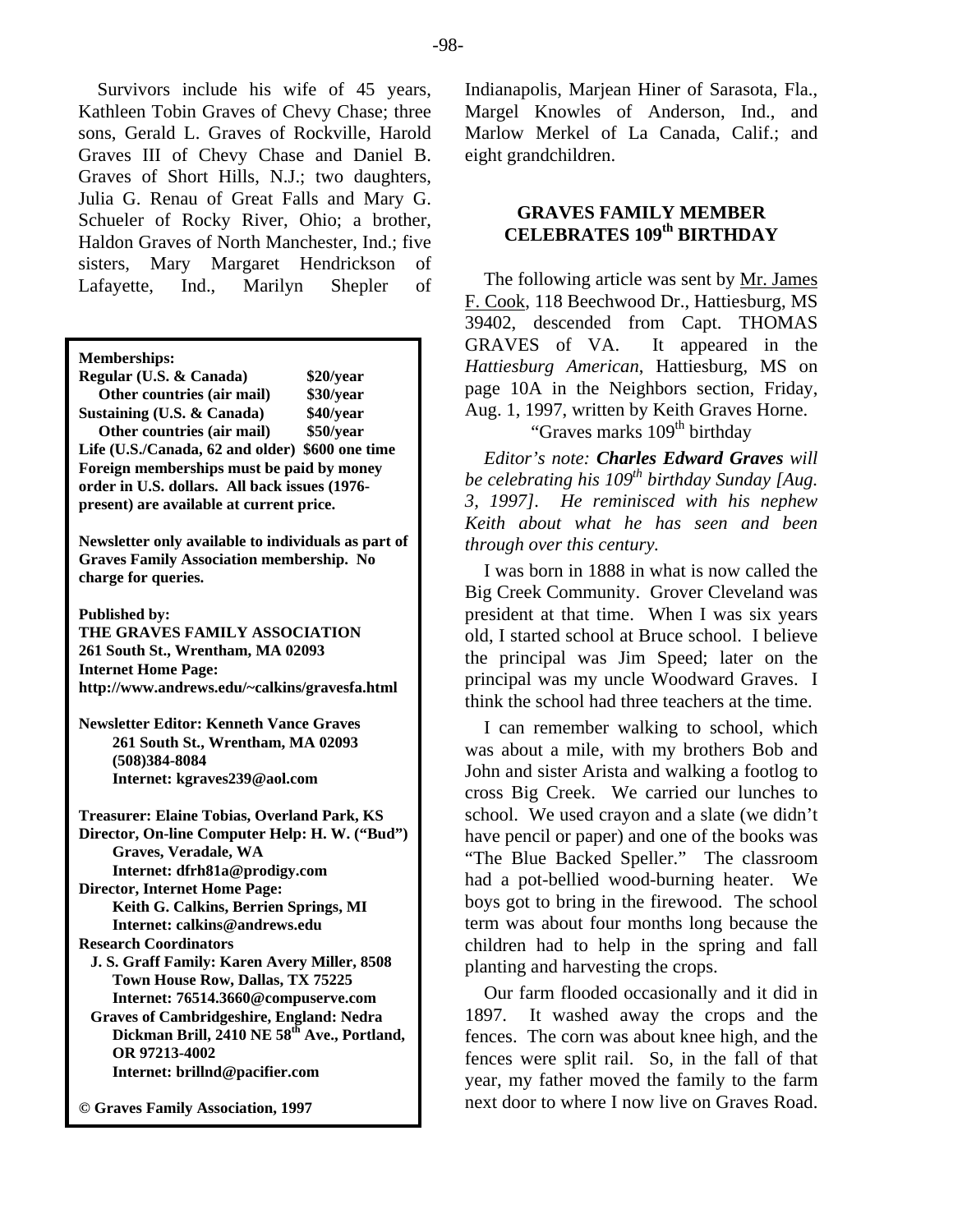It wasn't called Graves Road then; it didn't exist, neither did Highway 84.

The road through this area ran from Reddoch's Ferry on Leaf River to Ellisville back then. The farm we moved to on Graves Road was one of the early farms in the county. It was an established farm long before the timber companies came in to cut the virgin pine forests. I think my father bought it from a Mr. Hopkins.

I was told that Wiggs Walters had cleared and settled the farm which was 160 acres. Settlers who came in before the timber companies cleared land by killing the pine trees. They used an ax to girdle the tree; then it would die and later fall. Then mule or oxen teams were used to pile the trees for burning.

It was necessary to clear the land to grow cotton and corn and vegetable gardens. All the children had work to do on the farm in addition to helping with the planting and harvesting of the crops.

My brother Warren was two years and two months younger than me. We were the closest in age so we worked together, sharing jobs as children. My father didn't believe in children loafing. I thought he was wrong when I was growing up, but when I was old enough to get a job I realized that he was right.

I went to work for Anchor Lumber Co. when I was 18 and worked for them for five years. They also had mills in Alabama and Florida and asked me to go with them to Florida when they "cut-out" here, but I didn't want to move.

When I worked for the company, they had two locomotives; a large one which was called a main-line engine. It was used to pull trainloads of logs. The other was smaller and was used to carry the workers and their tools out to the cutting site. The timber companies built and maintained their own railroads out into the forests to move the timber back to the mill. They had their own section crews who laid new line and maintained it.

These smaller rail lines were called dummy lines. A few of the roadbeds used by these lines still exist in Jones County.

On Sunday morning back then there was never any question about what we would do. We were going to church at Mt. Zion. My father was Sunday School superintendent. He had helped establish Mt. Zion Methodist church.

A man named Phillips had a sawmill about a mile below where the church is now located. He provided houses for the mill workers and a small building which served as the school and the church. When his mill had cut out the timber, the buildings were up for sale. The building which had been used as a school and church was moved to the current site and was the first Mt. Zion Methodist Church."

Charles Edward Graves (called Ed) is descended from Robert Hiram Graves, who was probably a son of James Graves and Mary Copeland of GA & LA. Robert Hiram Graves was born about 1783 in GA, moved to Marion Co., MS by 1816, to Covington Co., MS by 1819, and then to Jones Co., MS between 1850 and 1860. James Graves was almost certainly descended from Capt. Thomas Graves of VA. The descent of Charles Edward Graves is: Robert Hiram<sup>1</sup>, Elijah<sup>2</sup>, Greenberry<sup>3</sup>, Charles Edward<sup>4</sup>. All information about this part of the family would be appreciated. Information about this part of the family is below.

## GENERATION 1

Robert Hiram Graves (1) was born about 1783 in Georgia. He was listed in the 1816 territorial census in Marion Co., MS, with 1 son and 5 daughters. By 1819 he was paying taxes in Covington Co., MS. A John Graves paid taxes on 480 acres of land, and a William Graves paid taxes on 320 acres of land in 1819, both in Covington Co., MS.

Robert Hiram Graves was listed in the 1820 census of Covington Co. with 5 daughters and 3 sons. He was listed in the 1830-1850 censuses of Covington Co., MS, and in Jones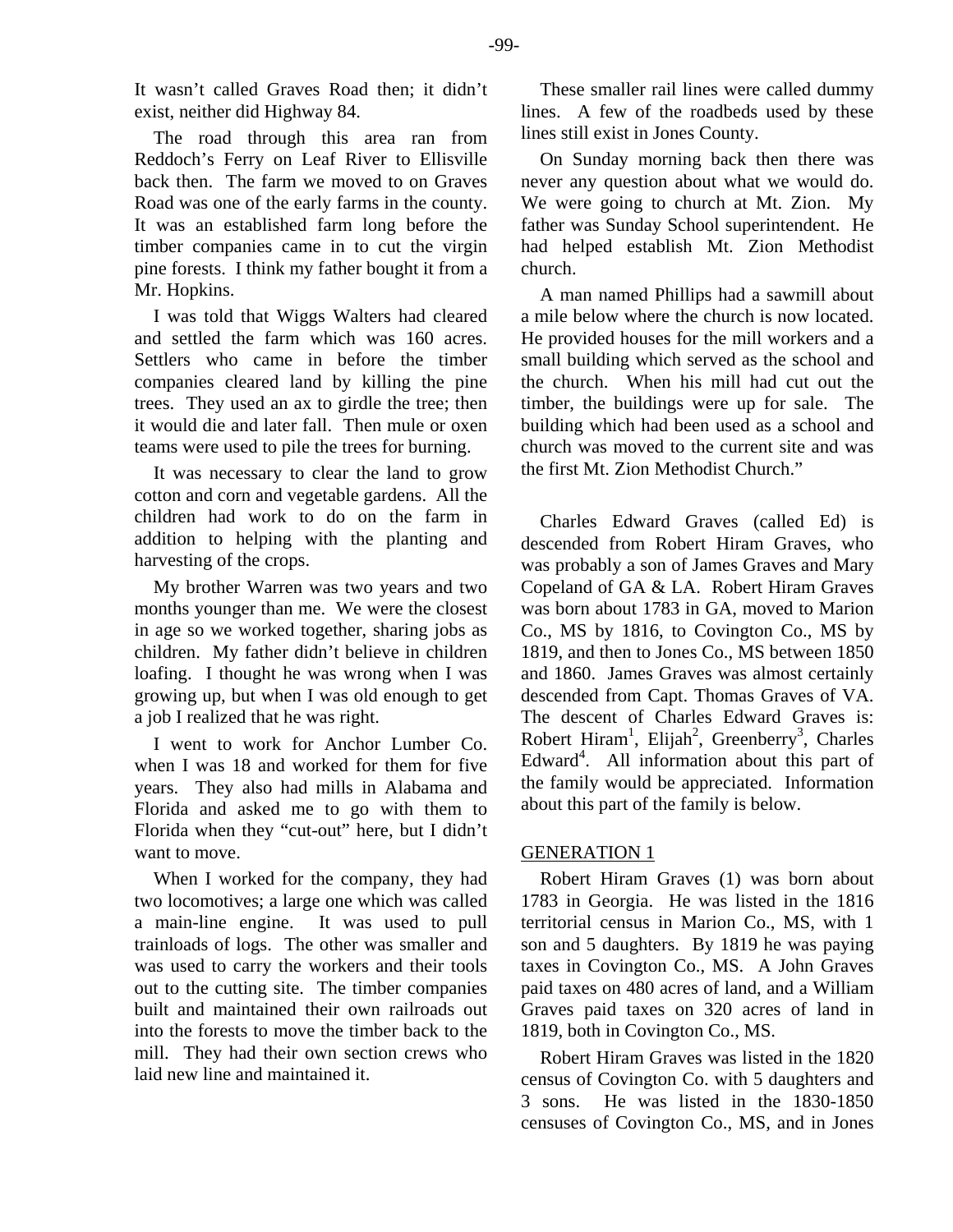Co., MS in 1860 and 1870. He was shown in the 1860 census as age 77.

He was said to have been a son of John Graves. He married Celia ("Seley") Ann Dickens. She was born about 1784 in NC (or GA) (listed as 76 in 1860 census). They were both buried in Graves Field, Hebron, MS, no marker.

There seems to have been another daughter born before 1816. Possibly it was Catherine, born about 1800 in GA, who married a Dickens and is believed to have been a Graves. There also seems to have been another son born 1816-1820. There is a James Graves born 1815-1818 who was in Covington Co. in 1840. Also early estate papers of Robert and Celia Graves list a Jas or Jos and Elijah as administrators. In later estate papers Joseph and Elijah are listed. Could the earlier abbreviation have referred to James?

The John Price who married Jennifer Jane Graves is believed to be the same John Price as the one who married Susan Graves as her second husband.

Children - Graves

- 2. Mary ("Polly") Graves, b.c. 1802 (GA), m. Wilson Price, 1858. He was b.c. 1799.
- 3. Susan (or Susannah) Graves, b.c. 1806 (GA), m(1) Stephen Booth (or Boothe), m(2) John Price. Stephen was b.c. 1799 and John was b.c. 1811.
- +4. Cynthia Ann Graves, b. 22 July 1807, m. Jesse Deen, 24 Sept. 1827, d. after 1880.
- +5. Jennifer Jane Graves, b.c. 1814, m. John Lucien Price, 1829, d.c. 1854.
- 6. Lydia M. Graves, b.c. 1818, m. Quincy (or Quinnie) Bullock. He was b.c. 1812.
- +7. Robert Hiram Graves, Jr., b.c. 1819, m. Eliza Hathorn, c. 1840, d. 1857.
- +8. Elijah Graves, b. 1821, m. Sarah Ann Powell, c. 1842.
- +9. Joseph Graves, b. 1822, m. Sarah Anne Allen, 7 Sept. 1843, d. 1875.

# GENERATION 2

Rev. Elijah Graves (8) was born about 1821 (or 1811). He married Sarah Ann (or Anne) Powell about 1842. She was born about 1825 or 1827.

Children - Graves

- +28. Greenberry Marion Graves, b. 29 Oct. 1853, m. Ella Jane Pool, d. 16 June 1928.
	- 29. Alice Graves, b. 1856, m. Robert Hiram Graves III. See #24 for descendants.
	- 30. Emily Graves, m. Marion Hill.
	- 31. James Josephus Graves, b. 1861, m. Sarah Frances Hollowman (?), d. 1959.
	- 32. Robert B. Graves, b. 1864, m. Emma Hollowman.
	- 33. Almeda ("Medie") Graves, b. 1866, m. Henry Humph.
	- 34. (Rev.) Willis Woodward Graves, b. 1869, m. Nora Calhoun.
	- 35. Susanne Graves, m. Jake Garick.
	- 36. Melvina ("Vinie") Graves, m. Joe Price.

# GENERATION 3

Greenberry Marion Graves (28), listed as Green Graves in all records, was born 29 Oct. 1853 and died 16 June 1928. He married Ella Jane Pool. She was born 14 March 1861 and died 20 Sept. 1944. They are said to have had 10 children.

Children - Graves

- 65a. Charles Edward Graves, b. 1888.
- 65b. Warren Graves, b. 1890.
- 65c. 8 other children

# **EMIGRATION AND SHIP CONDITIONS**

The following article was sent by Alan Tupman of Redditch, England (alan.tupman @virgin.net), not a Graves descendant, but a member of the Guild of One-Name Studies (GOONS) to which the Graves Family Association (via Kenneth V. Graves) belongs. He took it from a posting on the Emigration-Ships Mailing List. It refers to the really deplorable conditions some emigrants from Great Britain had to endure which caused changes in "The Passenger Acts".

In 1838, Lord Durham's investigations brought to light the frightful conditions under which emigrants were crossing the Atlantic.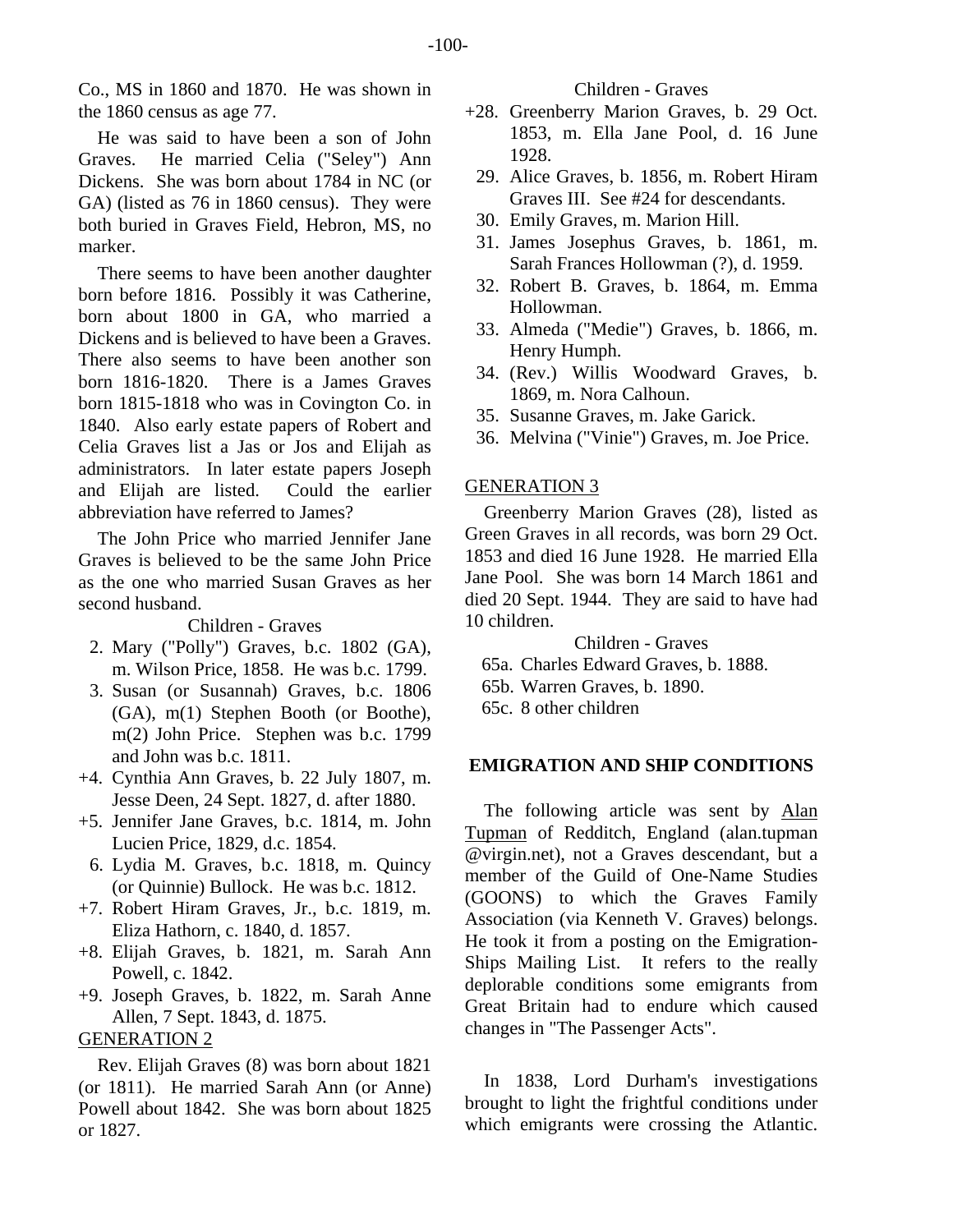He showed that the trade was riddled with dishonesty and evil practices which the Passenger Acts had failed to diminish. Since the law allowed more children than adults in proportion to the ship's tonnage, masters understated the ages of their passengers, and used false decks to accommodate the overflow. Other schemes were contrived to evade the food and water ration which allowed each passenger seven pounds of breadstuffs and five gallons of "good water" per week. In some cases the Captain even deceived prospective emigrants as to the length of the voyage, so that they would NOT bring sufficient provisions. Then, when their stock ran out, he would oblige them to pay outrageous prices for the private supply which he had laid up for this purpose.

One improvement was the Order in Council of 1848 which laid down a strict schedule for life aboard an emigrant ship. Among the regulation were the following.

- Every passenger to rise at 7 am., unless otherwise permitted by the Surgeon; or, if no surgeon, by the Master.
- The passengers to be in their beds at 10 pm.
- Fires to be lighted by the passengers' cook at 7 am., and kept alight by him till 7 pm., then to be extinguished, unless otherwise directed by the Master, or required for use of the sick.
- Three safety lamps to be lit at dusk; one to be kept burning all night in the main hatchway, the two others may be extinguished at 10 pm.
- The passengers, when dressed, to roll up their beds, to sweep the decks (including the space under the bottom of their berths), and to throw the dirt overboard.
- Two days in the week to be appointed by the Master as washing days but no clothes to be washed or dried between decks.
- On Sunday, the passengers to be mustered at 10 am., when they will be expected to appear in clean and decent apparel. The day to be observed as religiously as circumstances will admit.
- No spirits or gunpowder to be taken on board by any passenger. Any that may be discovered to be taken into custody of the Master till the expiration of the voyage.
- All gambling, fighting, riotous or quarrelsome behaviour, swearing and violent language to be at once put a stop to.
- Swords and other offensive weapons, as soon as the passengers embark, to be placed in the custody of the Master.
- No passenger to go to the ship's cookhouse without special permission from the Master, nor to remain in the forecastle among the sailors on any account.

# **GRAVES GATHERING AND EXHIBIT BOOTH AT FEDERATION OF GENEALOGICAL SOCIETIES CONFERENCE IN DALLAS, TX**

The Graves Family Association staffed a booth at the recent genealogy Conference in Dallas, TX on Sept. 3-6, 1997, at the Hyatt Regency Hotel. The conference was jointly sponsored by the Federation of Genealogical Societies and the Dallas Genealogical Society. The first day of the conference was devoted to lectures on running associations and the next 3 days had many sessions of interest to all genealogists.

At the top of the next page is a photo of the booth (courtesy of Lorelei Press, one of the other exhibitors) with volunteers Kenneth V. ("Ken") Graves and Sue Ogden Bailey. Other booth volunteers included Nancy Lovell, Jeannine Childers, Robert H. ("Bob") Graves, Lana Filgo, Betty Flora, Wallace J. Graves, and Donna Graves. Our thanks to these and any others who helped make this a very successful promotion effort. More than 60 Graves descendants visited the booth during the 3 days of the exhibits, many discovering the GFA for the first time, and a number of them joined.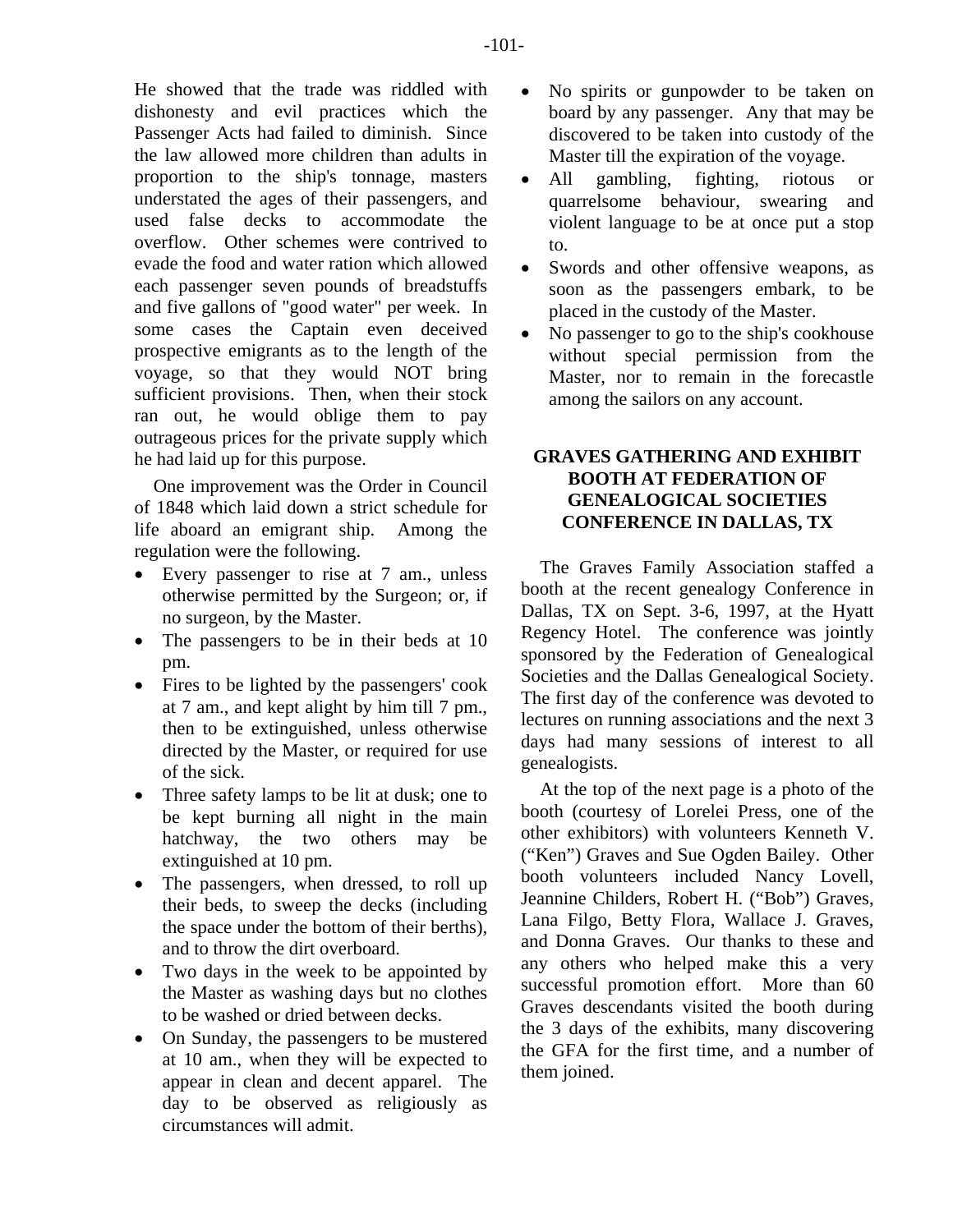

On Thursday evening, 20 Graves family members attended a dinner and another 10-20 joined the group for an informal gathering and discussion afterward.

On Saturday night a Texas style barbecue was held in Old City Park, a collection of historic buildings, with marvelous food and entertainment. The photo at the bottom of this



page (not very good) with this article is of Kenneth V. ("Ken") Graves astride a real Texas longhorn, with GFA member Jeannine Childers of Rising Star, TX standing

alongside, both wearing rancher clothes for the picture.

# **MORE ABOUT EASTMAN'S ONLINE GENEALOGY NEWSLETTER**

This online newsletter was mentioned in the Aug. 1997 GFNL. Samples of other interesting items in recent issues are:

- Create your own CD-ROM disk (Sept. 6, 1997 issue). He reviewed a Memorex double-speed CD-recorder for \$299. He discussed the use of Adobe Acrobat for placing print images onto disk and maintaining the original appearance of the files. He was very satisfied with the device. This recordable device is not the same as a re-writable CD-ROM, and he discussed the differences.
- Two recent books (Oct. 4, 1997) are *Map Guide to American Migration Routes*, by Bill Dollarhide. The book tells when the roads were built, why they were established, and some of the typical experiences while traveling them. The second book is *Virtual Roots, A Guide to Genealogy and Local History on the World Wide Web*.

# **MICHAEL MATTHEWS' RADIO PROGRAM AND NEWSLETTER**

Many of you in Texas already know of Michael Matthews. He is host of the only network radio genealogy call-in show in the U.S. *The Family History Show* is broadcast on the Texas State Network on about 23 stations and is also heard in 4 or 5 surrounding states. It is Sunday evenings, 10:06 p.m. to midnight central time. Even if you live in an area of Texas or in another state where it is not broadcast, you can still call with your questions to 1-800-765-1080 or 787-1080 in the Dallas-Fort Worth area. There have been many interesting guests on the show.

Mike also publishes *The Family Historian*, a quarterly newsletter for family history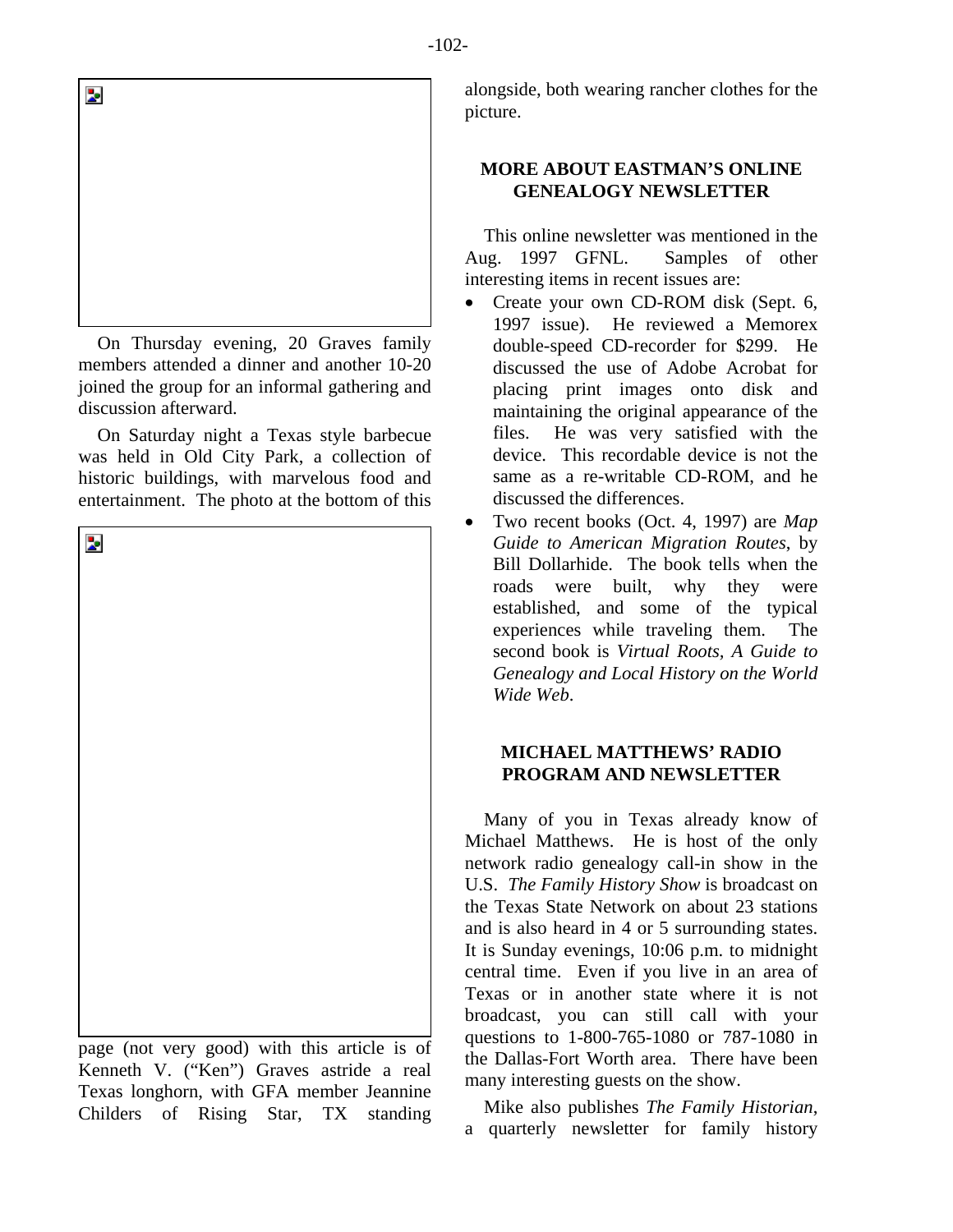enthusiasts. Subscription is \$18 per year in the U.S. (add \$1.48 sales tax in Texas), sent to Family History Publishing, P.O. Box 116605, Carrollton, TX 75011-6605.

## **ADDRESS CHANGES**

Mrs. Michelle A. Carlson, descended from JOHN GRAVES of Concord, MA, has moved from Hermitage, TN to 1002 Dunlap St., Paris, TN 38242.

Mr. Charles T. Steele of Saugerties, NY, descended from Deacon GEORGE GRAVES of Hartford, CT, has changed his address to 11 Prospect St., Saugerties, NY 12477-1027.

#### **MEMBERSHIP DIRECTORY UPDATES**

CARVER, Mr. E. Frank 2322 SE Kiger Island Drive, Corvallis, OR 97333 Ancestry: Thomas Graves of Hartford, CT, via #2032

DENBY, Mrs. Theresa Stockhorst 5082 Kathy Lane, Gloucester, VA 23061-3952 Ancestry: Capt. Thomas Graves of VA, via Francis<sup>2</sup>, Francis<sup>3</sup>, Clara<sup>4</sup> m. Aaron Higginbotham

DOWELL, Mr. Jimmy E. 7233 Beechnut, No. B, Houston, TX 77074-5906 Ancestry: James Graves and Elizabeth ------ of SC & GA

FLORA, Mr. Tim 24012 159<sup>th</sup> Street, Leavenworth, KS 66048 Ancestry: Capt. Thomas Graves of VA, via  $John<sup>2</sup>$ , Thomas<sup>3</sup>, John<sup>5</sup>, John<sup>5</sup>, Joseph<sup>6</sup>, & Thomas<sup>5</sup>, Richard<sup>6</sup>

FOX, Mr. Jerry B. 5225 Camilla Drive, Charlotte, NC 28226 Ancestry: Thomas Graves of Hartford, CT, via #4959

JOHNSON, Ms. Paula D. 6142 North 350 East, Alexandria, IN 46001 Ancestry: Capt. Thomas Graves of VA, via  $John<sup>2</sup>$ , Thomas<sup>3</sup>, John<sup>4</sup>, John<sup>5</sup>, Thomas<sup>6</sup>, William Thomas<sup>7</sup>, Edward J.<sup>8</sup>, James F.<sup>9</sup>

LEES, Mrs. Donna Dreher 3020 Surrey Lane, Chico, CA 95973 Ancestry: Joseph Greaves of Leeds, West Yorkshire, England & Providence, RI

MASON, Mrs. Martha Jeanine Graves 1400 Tilden St., Wichita Falls, TX 76309 Ancestry: John Graves and Ann Campbell of NC & Giles Co., TN

MATHES, Mr. Donald Taylor 15105 Columbine Way, Rockville, MD 20853 Ancestry: Capt. Thomas Graves of VA, via Francis<sup>2</sup>, John<sup>3</sup>, Jane<sup>4</sup> m. John Coffey

MONCRIEF, Mr. Jimmy B. 4814 Glendower Dr., Spring, TX 77373 Ancestry: Lewis P. Graves and Mary Prudence Masterson of AL & LA

OLSON, Mrs. Katherine E. James 1745 Gilbert Lane, Friendsville, TN 37737 Ancestry: Capt. Thomas Graves of VA, via  $John<sup>2</sup>$ , Thomas<sup>3</sup>, John<sup>4</sup>, John<sup>5</sup>, Joseph<sup>6</sup>, Joseph<sup>7</sup> & Nancy<sup>7</sup>

ROGERS, Mrs. Linda Shaddock 401 Kimberly Drive, Mesquite, TX 75149-2524 Ancestry: Capt. Thomas Graves of VA, via Francis<sup>2</sup>, Francis<sup>3</sup>, Clara<sup>4</sup> m. Aaron Higginbotham

SOWELL, Miss Carolyn Eugenia 3604 West Ohio, Midland, TX 79703 Ancestry: Capt. Thomas Graves of VA, via Verlinda<sup>2</sup> m. William Stone

WILSON, Mrs. Diane Black 4837 Middaugh Ave., Downers Grove, IL 60515 Ancestry: Leonard Graves and Sally ------ of VA & Mercer Co., KY

WOODHAM, Ms. Amy Graves 4108 Lake D'ville Dr., Hendersonville, TN 37075 Ancestry: Parents of William Graves who married Catherine Richmond and Jacob Graves who married Catherine Black, of NC & TN

ZIFF, Mrs. Cecelia Hale 5503 Bent Tree Drive, Dallas, TX 75248 Ancestry: Capt. Thomas Graves of VA, via  $John<sup>2</sup>$ , Thomas<sup>3</sup>, John<sup>4</sup>, John<sup>5</sup>, Thomas<sup>6</sup>, Elizabeth<sup>7</sup>

#### **QUESTIONS AND INFORMATION**

#### *MISCELLANEOUS GRAVES FAMILIES*

Mrs. Leslie Graves, 3500 Grandma's Haven, Placerville, CA 95667, is looking for the ancestry of her husband's grandfather, ALLEN THURMAN GRAVES. He was from Denver, CO, and married Anna Vette. His children were Willard Graves, Verna Graves,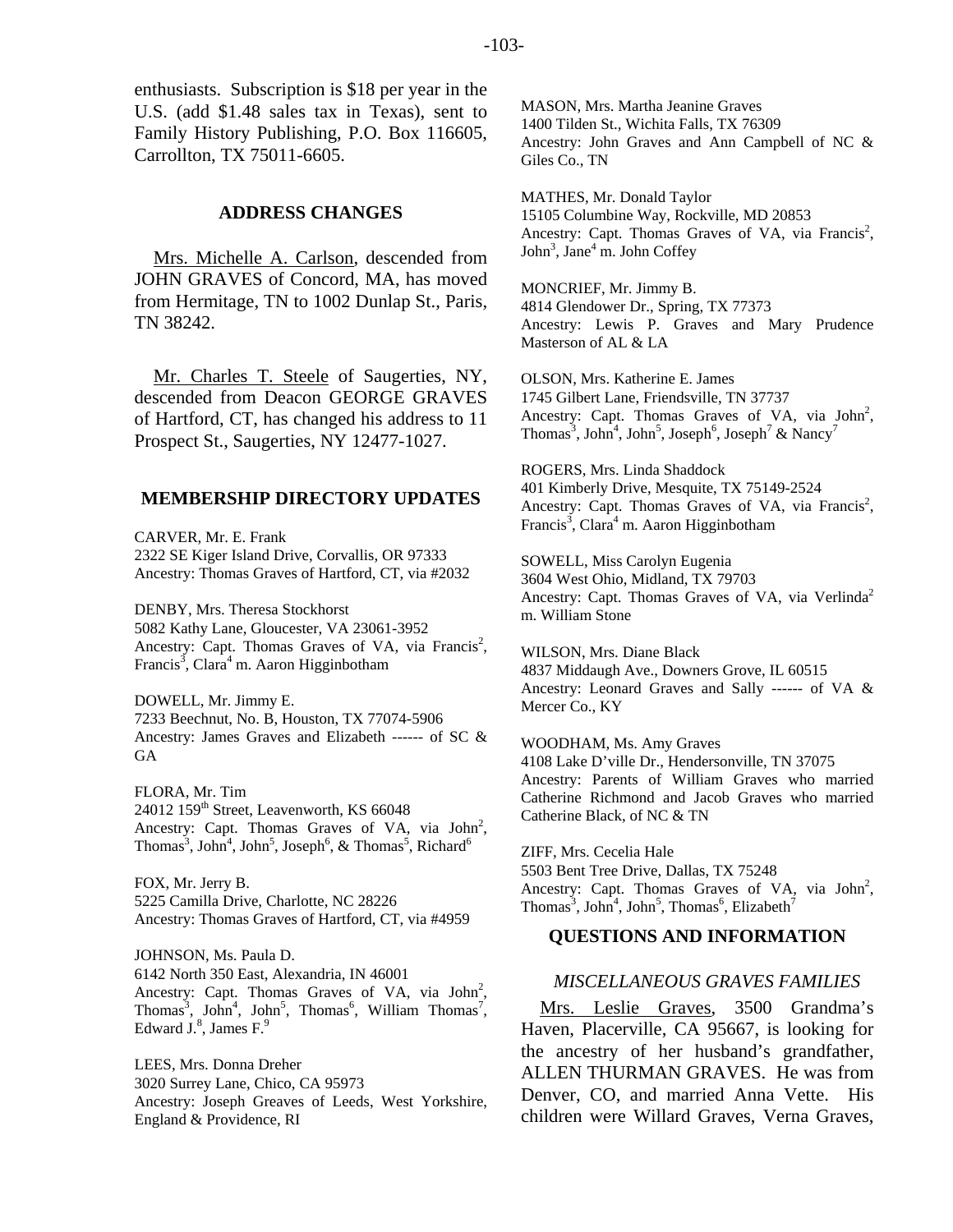and Harold Leonard Graves (her husband's father). Harold was b.c. 1915-20 in Lincoln or Warsaw, MO, graduated from high school in Lovelock, NV, and was killed in Vietnam in 1966.

Mrs. Ann Davis, 3914 West Franklin St., Richmond, VA 23221 [\(addavis1@erols.com\)](mailto:addavis1@erols.com)), is looking for information on ICIE GRAVES who m(1) Richard Earle Baldridge and m(2) Jessie Mays. A son, James Henry Baldridge Sr., was born 31 Oct. 1917, and was raised by his grandmother, Eliza Lavania Bryant Graves, who married William Andrew Hughes as a presumed second marriage. The cities listed are Tampa, FL and Haines City, FL. She would appreciate any information on these people.

# *GRAVES FAMILIES OF THE BRITISH ISLES*

Mrs. Donna Dreher Lees, 3020 Surrey Lane, Chico, CA 95973 ([donnalees@aol.com\)](mailto:donnalees@aol.com)), would like to learn more about her part of the family and the ancestry in England. A summary of the first 2 generations is below.

# DESCENDANTS OF JOSEPH GREAVES OF LEEDS, WEST YORKSHIRE, ENGLAND, NEW BEDFORD, MA & PROVIDENCE, RI

# GENERATION 1

Joseph Greaves (1) was born about 1871 in Leeds, England, and died about 1915 or 1916 of pneumonia, possibly in Providence, RI or in MA. He is not buried in New Bedford, where he lived. He first married ------ in 1890-1899, probably in Providence, RI. He secondly married Sophia Strathern, daughter of James Strathern and Elisabeth Stevenson, about 1902 (or possibly as early as 1898?). She was born in 1862 at 8 King St., Glasgow, Scotland, and died in 1963 at the age of 101, while living at the Taunton State Mental Hospital, MA. Sophia immigrated to the U.S. in 1881 from 91

Canning St., Glasgow, Scotland. She worked in the silk mill in New Bedford, MA.

Joseph Greaves immigrated to the U.S. about 1887 when he was 16 years old. He was a naturalized citizen before the 1910 census in New Bedford, MA. He was married in RI and may have had 2 children in Providence or the surrounding area. (The names James and Charles have been mentioned, but whether children or grandchildren, by wife 1 or wife 3, is unknown.)

Joseph moved to New Bedford about 1895 to work as a weaver in the cotton mills. They 1910 census verifies that 2 children were born and one survived. Both Joseph and Sophia were able to read and write.

After he left Sophia in about 1911, Joseph thirdly married ------ in 1911-1915, and fathered 2 more children. After Joseph left her, Sophia took in boarders to make ends meet.

Children – Greaves, by  $1<sup>st</sup>$  wife

- 2. possible child
- 3. possible child

Children – Greaves, by Sophia Strathern

- 4. Elizabeth S. Greaves, b. 29 May 1903 (New Bedford, MA), d. 4 Aug. 1903 (2 months of age, New Bedford, MA). Bur. in Oak Grove Cem., New Bedford, MA, lot 279, section 5. At the time of her death, she and her parents lived at 2 Riverside Ave., New Bedford.
- +5. John Greaves, b. 16 Jan. 1905, m. Clarice Edna Goodfellow, 18 June 1927, d. 2 July 1995.

Children – Greaves, by  $3<sup>rd</sup>$  wife

- 6. possible child
- 7. possible child

# GENERATION 2

John Greaves (5) was born 16 Jan. 1905 in New Bedford, MA, and died 2 July 1995 in New Bedford, MA. He married Clarice Edna Goodfellow, daughter of Samuel Goodfellow and Margery Crossley, on 18 June 1927 in New Bedford, MA. She was born about 1907. Both their children were born in New Bedford.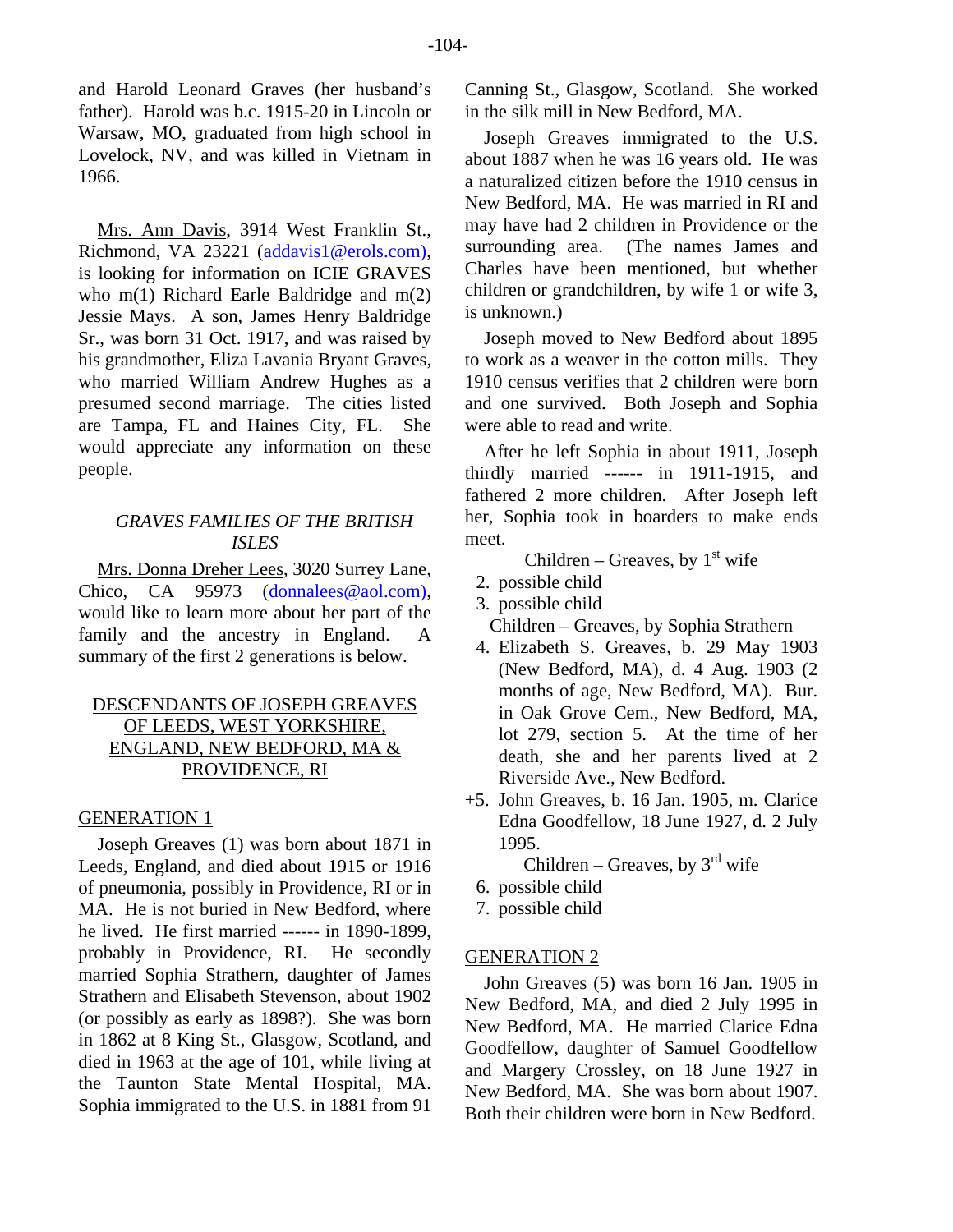## Children – Greaves

- +8. Alan Robert Greaves, b. 17 June 1931, m. Joanne Elizabeth Carlson, 25 June 1955.
- +9. Marjorie Jean Greaves, b. 2 Jan. 1934, m(1) Weston Arthur Dreher, 27 Dec. 1952, m(2) Leonard Yeomans, 2 March 1991.

Donna also submitted information about another Greaves family that she believes is probably not closely related to hers. However, it may well be connected farther back. Any help would be appreciated.

# DESCENDANTS OF WILLIAM GREAVES, MARY ELLEN JONES, AND HANNAH HOLGATE OF LIVERPOOL, ENGLAND

#### GENERATION 1

William Greaves (1) was born 2 Dec. 1833 in England. He apparently lived in Liverpool, Lancashire, England, since at least one of his children was born there. He first married Margaret ------. They had no known children. He married second Mary Ellen Jones.

He married third Hannah Holgate on 13 Sept. 1860 in St. Peter's Church, Rochdale, Lancashire, England. Rochdale is now part of Greater Manchester, about 10 miles north of Manchester. It is interesting to note that it is also on the direct route between Leeds and Liverpool, about halfway between the two cities, 30 miles to either one. This raises the possibility that the Greaves families that settled in New Bedford, MA and vicinity may have been related in England more closely than they realize. Perhaps William Graves was from Leeds, got married in Rochdale, eventually moved to Liverpool, and from there some of his family sailed for the U.S.

All children of William were born in England.

Children – Greaves, by Mary E. Jones

- 2. Richard Greaves
- 3. Fanny Greaves
- 4. Nathan Greaves

Children – Greaves, by Hannah Holgate

- +5. Charles Wright Greaves, b. 1861, m. Betsy ------.
- 6. John William Greaves, b. 1863, d. England.
- +7. Frederick Holgate Greaves, b. 1865, m. ------.
	- 8. James Henry Greaves, b. 20 July 1871, bapt. 8 Oct. 1871 (St. Peter, Liverpool, England), m. Hannah Clegg, d. England. She was b. 7 April 1894.
- +9. Walter Waddington Greaves, b. 1877, m(1) Sarah Alice Starkey, m(2) Mary Ellen Starkey.

# GENERATION 2

Charles Wright Greaves (5) was born in 1861 in England, and died in England. He married Betsy ------.

Children – Greaves

- 10. daughter
- 11. daughter
- 12. daughter

Frederick Holgate Greaves (7) was born about 1865 in England, was baptized 19 Jan. 1868 in St. Peter, Liverpool, Lancs., England, and died in the U.S. He married ------.

Children – Greaves

- 13. daughter
- 14. son

Walter Waddington Greaves (9) was baptized 19 Jan. 1868 in St. Peter, Liverpool, Lancashire, England, and died 15 July 1945 in New Bedford, MA. He first married Sarah Alice Starkey. She was born about 25 Jan. 1869, and died 9 Sept. 1913 in New Bedford, MA. He married second Mary Ellen Starkey. She was born about 1872, and died 19 Sept. 1944 in New Bedford, MA.

Children – Greaves, by Sarah A. Starkey

- +15. William Henry Greaves, b. 1896, m. Sarah A. Fisher, d. 3 April 1980.
- +16. Hannah Greaves, m. Robert Barrows.
- +17. James Leonard Greaves, m. Esther Johnson.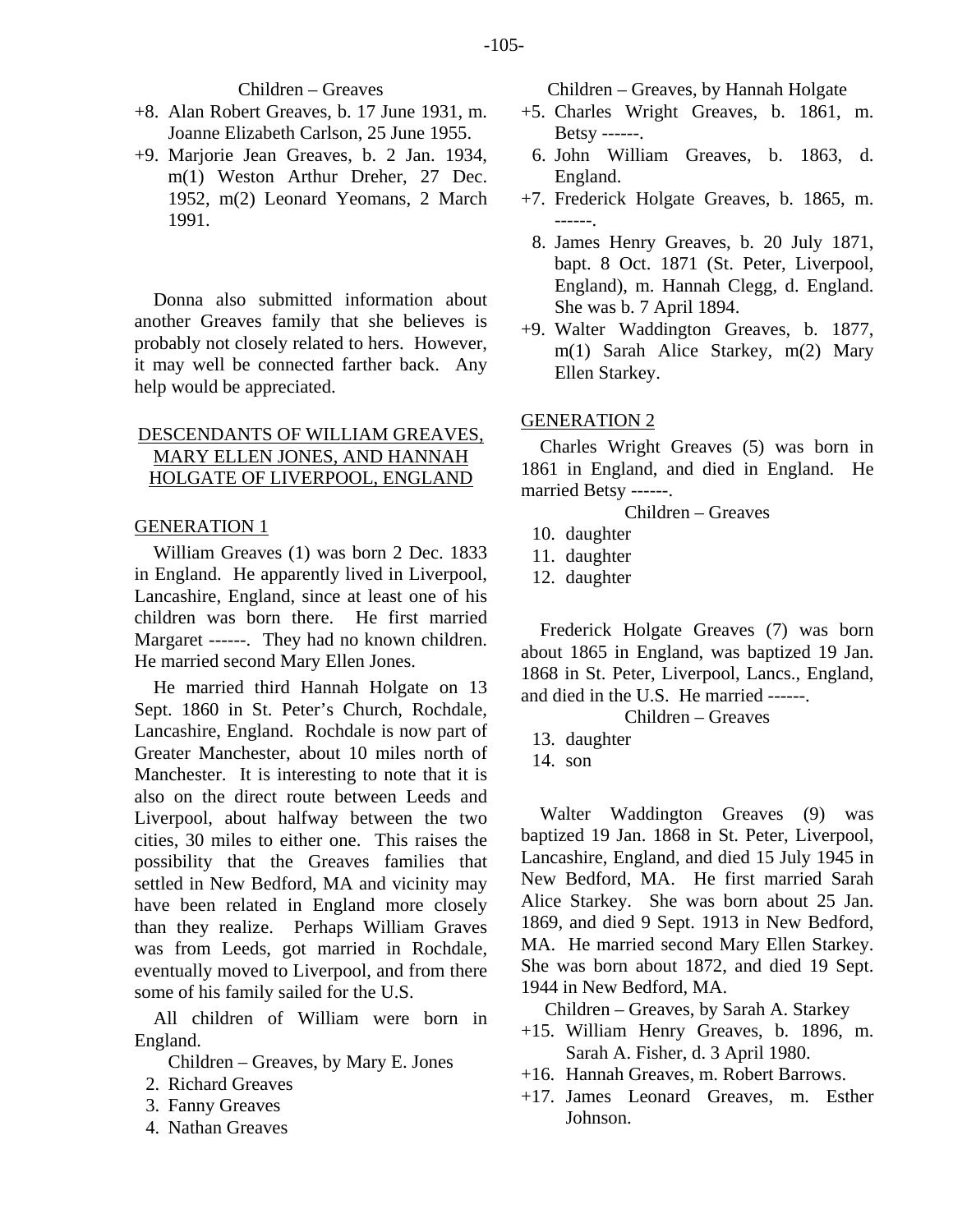- +18. Charles Frederick Greaves, b.c. 15 June 1901, m. Mary McLoughlin, d. 25 May 1985.
- +19. Walter Lester Greaves, m. ------.
	- 20. John Frances Greaves
	- 21. Elizabeth Alice Greaves, b. 14 Aug. 1907, d. 27 Aug. 1937 (New Bedford, MA).
	- 22. daughter, b. 9 Sept. 1913.

Miss Mabel Percy, 19 Sycamore Ave., Guide Post, Choppington, Northumberland NE62 5NU, England, is researching her Grieve ancestors. In the following genealogy is much of what she presently knows.

It is interesting to note that a large percentage of the families that spell their name Grieve or Grieves are in the Northumberland area of northern England and in Scotland. It is suspected that this spelling is just a variation of Greaves, since the pronunciation is the same.

# DESCENDANTS OF JACOB GRIEVE OF STANNINGTON, NORTHUMBERLAND, ENGLAND

# GENERATION 1

Jacob Grieve (1) was born in Bridgehouses, Northumberland, England. He married ------.

Children – Grieve

- +2. James Grieve, m. Isabell Steel, 26 May 1760 (Stannington, Northumberland).
	- 3. Dorothy Grieve, bapt. 22 Jan. 1727 (Stannington, Northumberland).
	- 4. Mary Grieve, d. 10 Oct. 1731.
- +5. Jacob Grieve, bapt. 20 March 1732, m. Alice Todd, 26 May 1760.
- 6. Mary Grieve, bapt. 10 Oct. 1734 (Stannington, Northumberland).
- +7. Margaret Grieve, bapt. 29 Sept. 1735, m. Jeremiah Davison, 26 May 1760, d. 5 Jan. 1814. These were the ancestors of Mabel Percy.

## GENERATION 2

James Grieve (2) married Isabell (or Isabel) Steel on 26 May 1760 in Stannington, Northumberland. It is not certain that he is a son of Jacob Grieve. However, note that he was married the same day as Jacob Jr. and Margaret. Their first child was bapt. in Whalton, the next 2 in Morpeth, the next in Shavington, the next in Whalton, and the last in Stannington, all in Northumberland.

# Children – Grieve

- +8. Robert Grieve, bapt. 11 Jan. 1761, m. Isabel Wardle, 15 June 1797.
- 9. John Grieve, bapt. 13 March 1763, m. Elizabeth Richardson, 31 May 1803 (Mitford, Northumberland).
- 9a. Elizabeth Grieve (given as Greave in IGI), bapt. 9 June 1765.
- 10. Mary Grieve, bapt. 15 Nov. 1767.
- 11. James Grieve, bapt. 1 April 1770.
- 12. Isabell Grieve, bapt. 28 June 1772.

Jacob Grieve (5) was baptized 20 March 1732 in Stannington, Northumberland. He married Alice Todd on 26 May 1760 in Stannington. Their first 5 children were born in Stannington and the sixth in Earsdon, Northumberland.

# Children – Grieve

- 13. William Grieve, bapt. 11 May 1761.
- 14. Jacob Grieve, bapt. 17 Jan. 1763.
- 15. Margaret Grieve, bapt. 17 Jan. 1763.
- 16. Jane Grieve, bapt. 5 Jan. 1764.
- 17. Alice Grieve, bapt. 15 Feb. 1768, m. John Elliott, 26 Nov. 1789 (St. John Lee, Northumberland).
- 18. Jacob Grieve, bapt. 16 July 1769.

# GENERATION 3

Robert Grieve (8) was baptized 11 Jan. 1761 in Whalton, Northumberland. He married Isabell Wardle on 15 June 1797 in Mitford, Northumberland. Their first 2 children were born in Morpeth, the third in Mitford, the fifth in Widdrington, and the last 2 in Bothal (or Bothal With Hebburn), all in Northumberland. Note that a couple of the children added an s to their surname.

Children – Grieve/Grieves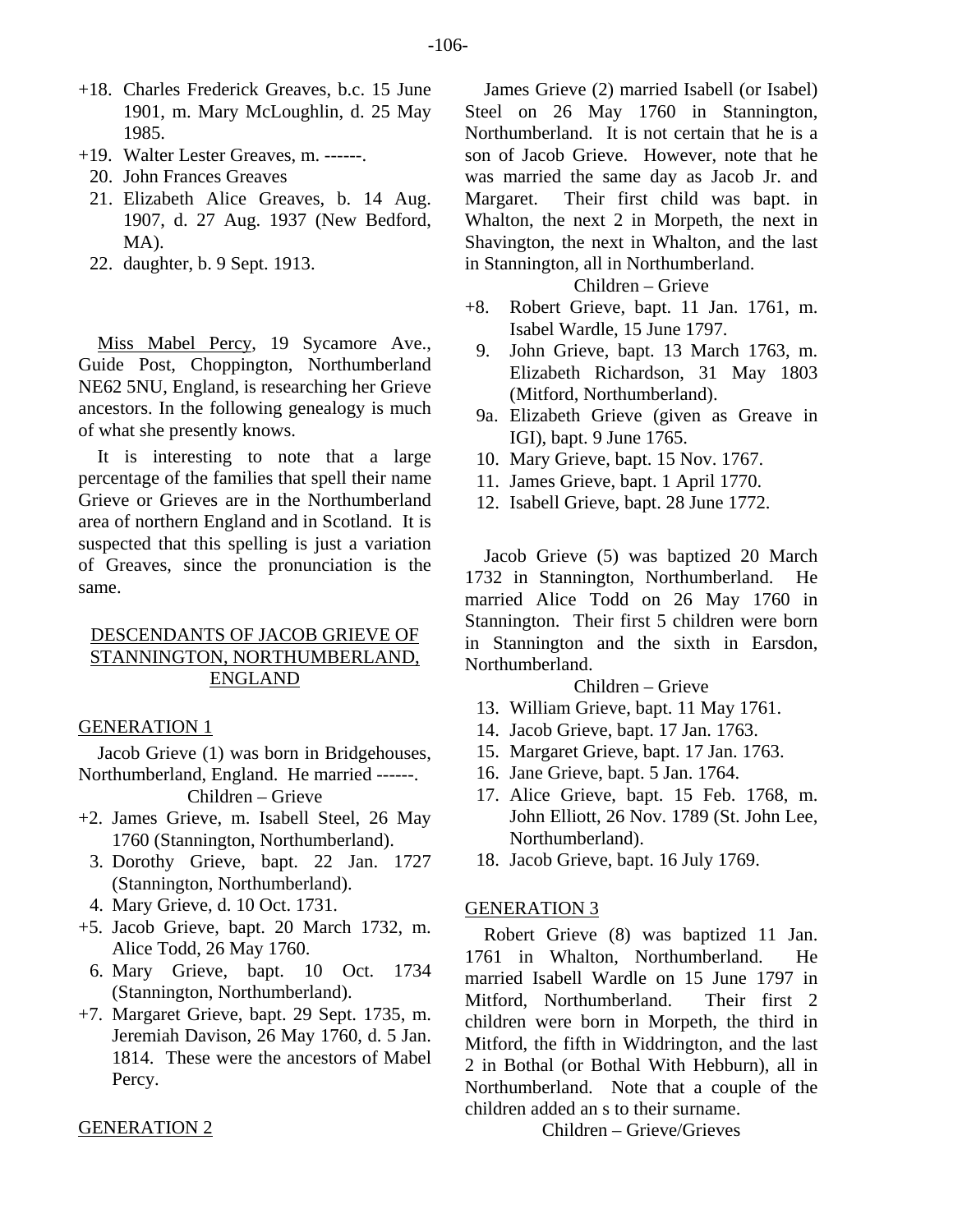- 19. Isabella Grieve, bapt. 21 Oct. 1798.
- 20. Hannah Grieve, bapt. 28 March 1802.
- 21. Thomas Grieve, bapt. 15 July 1804.
- 22. Mary Grieve, bapt. 15 Nov. 1806.
- +23. James Grieves, bapt. 27 Aug. 1808, m. Margaret Dixon, d. 7 April 1874.
	- 24. Rachel Grieve, bapt. 7 April 1811.
	- 25. Margaret Grieves, bapt. 7 July 1816.

## GENERATION 4

James Grieves (23) was born 27 Aug. 1808, was baptized 2 Oct. 1808 in Widdrington, and died 7 April 1874 in Meldon, all in Northumberland. He married Margaret Dixon. She was born in 1814 in Wooler, Northumberland. Their first child was born in Earsdon, the next 3 and the last one in Meldon, all in Northumberland.

Children – Grieves

- 26. Robert Grieves, bapt. 1838.
- 27. Thomas Grieves, bapt. 25 Feb. 1842.
- 28. James Grieves, bapt. 16 July 1843, m. Elizabeth Simmons. Lived at Rothbury, Northumberland.
- 29. John Wardle Grieves, bapt. 1844.
- 30. Mary J. Grieves, bapt. 5 July 1846.
- 31. Joseph Grieves, bapt. 18 March 1848.
- 32. Isabella Rachel Grieves, bapt. 21 Sept. 1857.

Mrs. Eileen Chapman, 3 Hazeldene Place, Auckland, New Zealand, is looking for help with her husband's ancestors. A partial genealogy is below.

# DESCENDANTS OF JOHN ORMAND GRAVES AND ELIZA HUGHES OF MIDDLESEX, ENGLAND

## GENERATION 1

John Ormand (or Ormond) Graves (1) was born about 1807, and died 21 Jan. 1853 at St. George, East Middlesex, England. He married Eliza Hughes on 20 March 1831 at Saint Helen Bishopsgate, London.

Children - Graves

+2. Frederick Graves, b. 1832, m. Amelia Eliza Poole, 18 July 1852.

#### GENERATION 2

Frederick Graves (2) was born in 1832. He married Amelia Eliza Poole on 18 July 1852 in St. Mary Newington, Surrey, England. She remarried to D. Croney in 1867. At least their middle 2 children were born in Shoreditch, Middlesex. Baptisms for the 3 children mentioned as being baptized were all at St. Leonards, Shoreditch, London.

# Children – Graves

- 3. Frederick Robert Graves, b. 1854, bapt. 21 Aug. 1859.
- 4. Ellen Chester Graves, b. 1854.
- 5. Annie Amelia Graves, b. 1855, bapt. 21 Aug. 1859.
- 6. Rosina (or Rosena) Emily Graves, b. 1857, bapt. 26 July 1857. Grandmother of Ronald Chapman, husband of Eileen Chapman.

## *NORTHERN GRAVES FAMILIES*

Mr. Wesley R. Nault, 172 Canterbury Rd., Mt. Laurel, NJ 08054 (wesnault@aol.com), is looking for information on the parents and siblings of his gggrandfather, OLIVER P. GRAVES. He also has land record information for Grenville Graves in Raymond, Racine Co., WI in the 1840's, and Grenville was in the 1840 census for Racine Co with 2 daughters under 5. Who was he? A brief genealogy is below.

# DESCENDANTS OF OLIVER P. GRAVES AND MARY CAROLINE MARSH OF NY & WI

#### GENERATION 1

Oliver P. Graves (1) was born 22 Feb. 1813 in NY, and died 5 Aug. 1897 in Milwaukee, WI. He was a farmer. He married Mary Caroline Marsh, daughter of Nicholas Marsh, before 1844. She was born in 1822 in NY, and died 14 May 1885 in Milwaukee, WI. They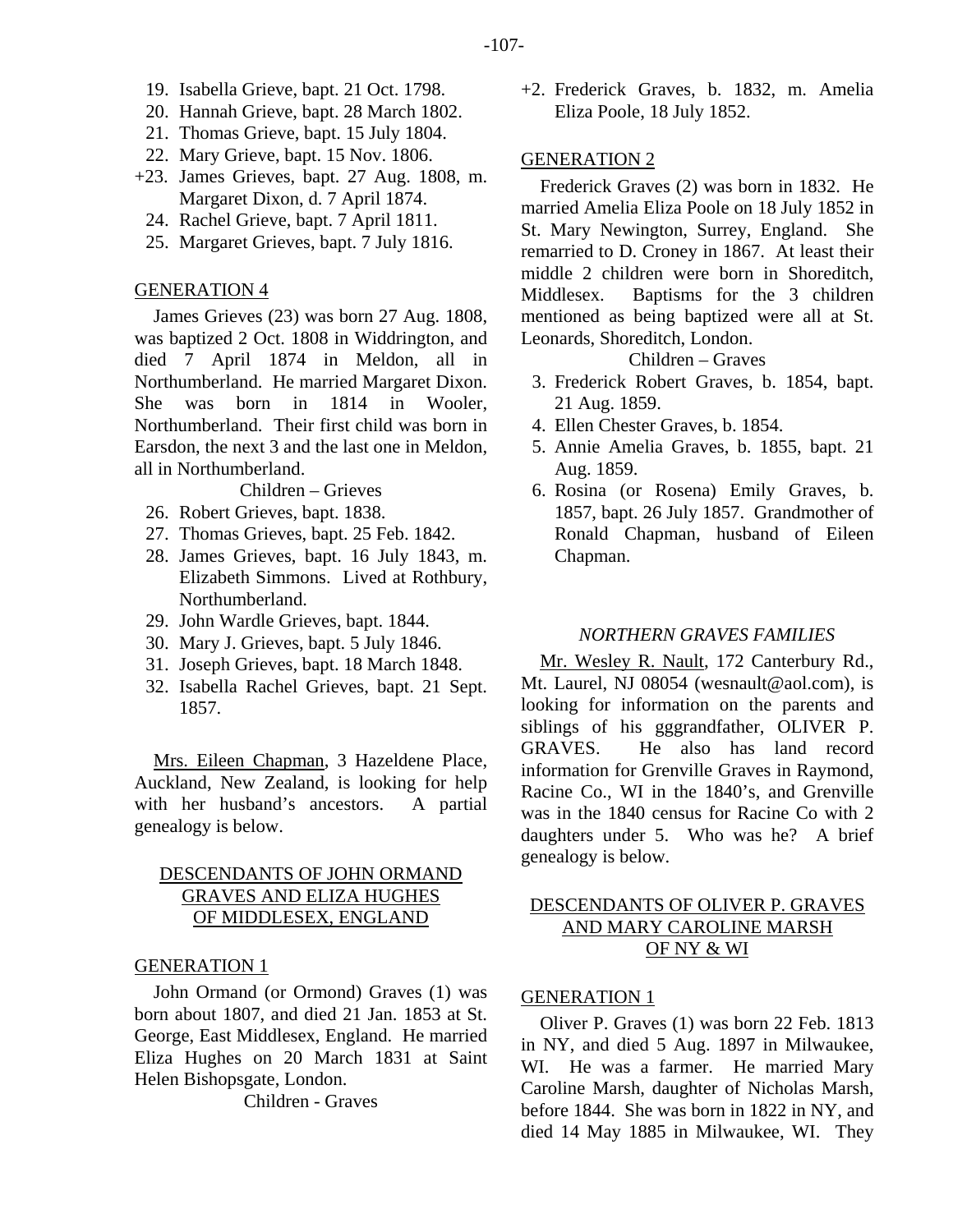were both buried in Forest Home Cem., Milwaukee, WI. Land records show him in Raymond, Racine Co., WI in 1848. All their children were born in Raymond, WI.

Children – Graves

- +2. Jiles Albert Graves, b. 1844, m. Roby Mariah Duffus, 10 May 1868.
	- 3. Hiram Graves, b. 1846.
	- 4. Oliver (or Alvin) Graves, b. 1854.
	- 5. George Graves, b. 1856.
	- 6. Stephen Graves, b. 1860.

## GENERATION 2

Jiles Albert Graves (2) was born in 1844 in Raymond, Racine Co., WI. (Where was he after 1882 and where did he die?) He married Roby (or Ruby Ann) Mariah (or Marie or Maria) Duffus, daughter of Alexander Duffus (b. 21 Jan. 1804) and Hannah Baker (b. 20 April 1824), on 10 May 1868 in Thompsonville, Racine Co., WI. She was born 21 Jan. 1847 in Canada, died 26 March 1926 in Milwaukee, WI, and was buried at Wanderers Rest, Milwaukee, WI. The informant on Mariah's death certificate was John Graves; who was he?

Children – Graves

- 7. Albert N. Graves, b. 1869 (MO).
- +8. George Washington Graves, b. 10 May 1871, m. Ella May Bradway, 4 Feb. 1900, d. 31 March 1939.
	- 9. Giles (or Jiles) A. Graves, d. 29 Jan. 1905.

## GENERATION 3

George Washington Graves (8) was born 10 May 1871 in Racine Co., WI, died 31 March 1939 in Escanaba, Delta Co., MI, and was buried 2 April 1939 in Lake View Cem., Escanaba, MI. He married Ella May Bradway on 4 Feb. 1900 in Milwaukee, WI. She was born 12 Oct. 1869 in Palmyra, Jefferson Co., WI, died 6 Oct. 1939 in Escanaba, MI, and was buried 8 Oct. 1939 in Lake View Cem., Escanaba, daughter of Benjamin O. (or C.) Bradway (b. 14 Feb. 1823) and Edna May (or Mae) Montford (b. 28 Dec. 1828). Ella first married Edward Duffus on 10 March 1884, and they divorced 12 Jan. 1900. By this

marriage she had 3 children, all born in Milwaukee, WI.

## Children – Graves

+10. Violet Leona Graves, b. 10 Aug. 1906, m. Edmond Joseph Nault, 10 Oct. 1923, d. 11 Aug. 1967.

Ms. Ruth Armstrong, 1301 Stanley Dollar Dr., #3, Walnut Creek, CA 94595 (armstron@silicon.com), is looking for the ancestry of Dorothy Howland, b. 1793 in Delaware Co., NY. Since most of the early settlers did not begin to settle in the area until 1791, Dorothy's birth in 1793 is very early for the area. The 1800 Walton, NY census shows Job Howland as the best prospect for her father with 3 daughters under 10 years of age. The tie between Dorothy's husband Squire Knowles and Job Howland is shown by their both being named as defendants in a lawsuit in the court records. By 1820, Job Howland is living in the next county in Lisle, Broome Co., NY. Many settlers of Walton, Delaware Co., NY were from New Canaan, CT.

In the *History of Arthur, Henry and John Howland and their descendants* by Franklyn Howland, 1885, p. 103, it states: Job married CHLOE GRAVES. Had a son, Parker, who settled in Lisle, NY.

In the 1880 census for Auburn, Geauga Co., OH: #158-158, Parker Howland, 73, farmer, b. NY, father b. MA, mother b. CT; Eliza Ann, 67, b. CT. According to cemetery records there, Parker's birthdate was 7 May 1807, died 14 April 1886.

(ED. NOTE: Chloe Graves may have been a daughter of Bela Graves, born 4 Sept. 1750 in Farmington, CT, died 15 Jan. 1852 in Shongo, Allegany Co., NY. He had a daughter named Chloe, born 25 Sept. 1776.)

## *JOHN GRAVES OF CONCORD, MA*

Ms. Judy White, 1926 East Camelback Rd., Apt. 433, Phoenix, AZ 85016 ([EdwardIV](mailto:EdwardIV@aol.com))  [@aol.com\)](mailto:EdwardIV@aol.com)), sent the following as her line of descent from JOHN GRAVES of Concord, MA: (1) John, (2) Benjamin m. Mary Hoar, (3)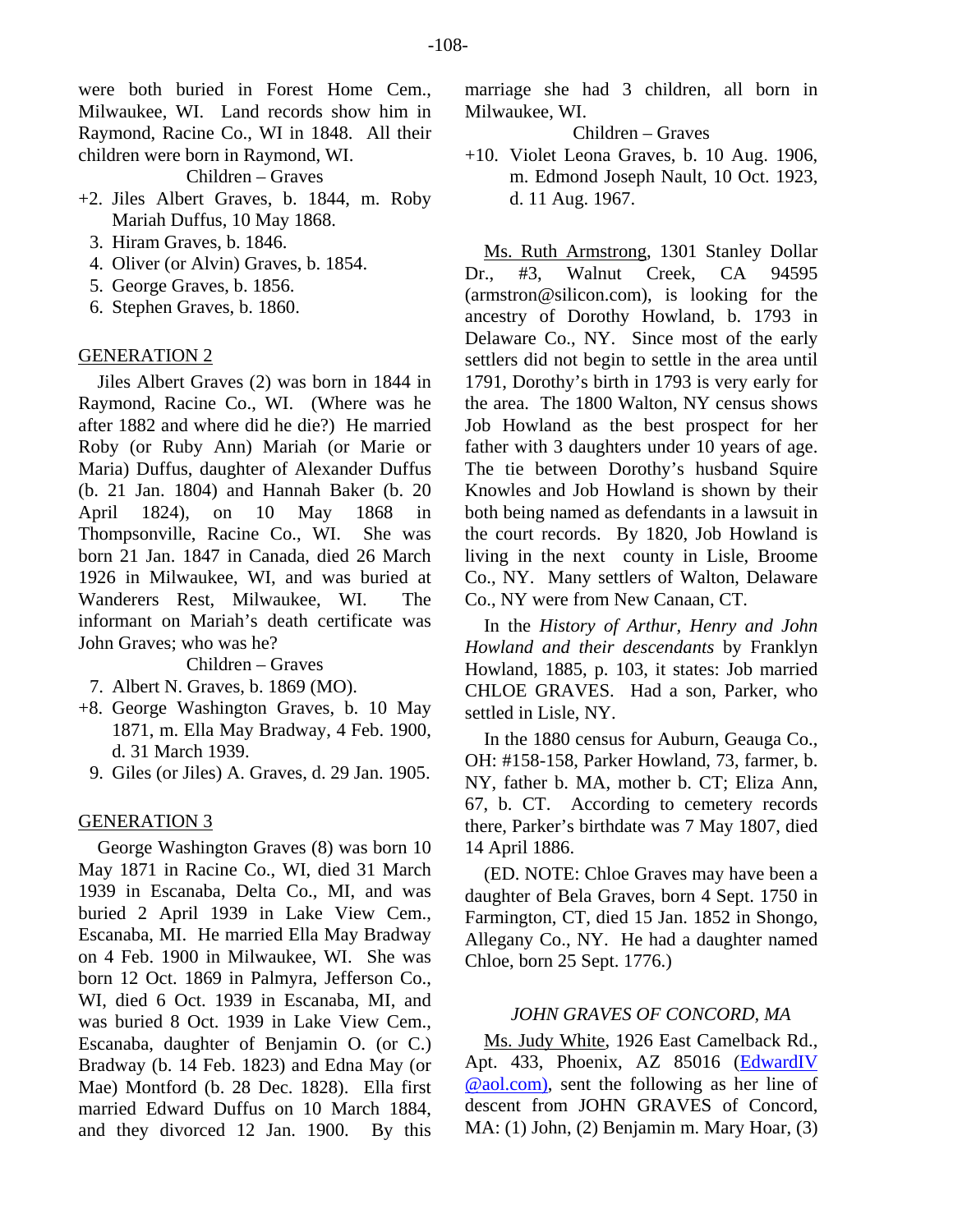Ruth Graves, b. 25 Nov. 1674, Concord, MA, m. William Merriam, 7 Nov. 1711, Lynn, MA, d. 12 Nov. 1755, Bristol, CT, (4) Ruth Merriam m. Caleb Mathews, (5) John Mathews m. Olive Royce, (6) John P. Mathews m. Cynthia Bradley, (7) Philander C. Mathews m. Jerusha Huntoon, (8) George H. Mathews m. Selina H. Swett, (9) Francis P. Mathews m. Nellie A. Nowlin, (10) Ruth L. Mathews m. J. Justin White, (11) Judy White.

The problem was that my information only showed that  $Ruth<sup>3</sup>$  Graves married John Webb, but it appears that after John died she married William Merriam as her second husband. Ms. White has a certificate from the City of Lynn Clerk's Office attesting to the marriage of Ruth Webb and William Merriam, and she also has a certificate of birth for Ruth Merriam on 2 Nov. 1713 in Lynn, as daughter of William and Ruth Merriam. *Families of Ancient New Haven* gives the same marriage date, and lists Ruth as widow of John Webb. Information on generations 2 and 3 is below.

## GENERATION 2

Benjamin Graves (2) was born in 1645 in Concord, Mass., and died before 23 March 1724. He married Mary Hoar, daughter of John Hoar and Alice ------ of Concord, on 21 Oct. 1668 (Concord Register, Book Y; see Appendix for her Hoar ancestry). He was in the Colonial Wars as a member of Captain Thomas Wheeler's Company and fought against the Indians in July and August 1675.

He and his brother John Graves of Sudbury, Mass., with others, purchased on 20 May 1681 from Christopher Hall "all the mines and minerals of one kind or another found or to be found or that may be found on his land in Groton, Mass. at a place called Cold Spring near William Longby's house, with liberty to dig, delve or use the land and to erect buildings etc." Benjamin Graves did not move to Groton but continued to live at Concord until after 1681, and all his children except the last one were born at Concord (according to Concord Register, Book 1).

Benjamin was apparently still living in Concord in 1684, since on a list of the second order of proprietors (1694) is included "David Comee, then living where Benjamin Graves lived in the year 1684."

He moved to Saybrook, Conn., and lived at Pattaconke (northern part of Saybrook), where he bought land 25 Jan. 1703. He deeded half of his farm to his son Joseph on 18 March 1715, and certain lands to his son John of Killingworth, Conn. on 14 Sept. 1716.

Old Saybrook was divided into three parts. The northern part was called Pattaconke (also spelled Pataconke and Pattaquonck). "The committee for highway improvements were to lay out a good and sufficient highway to the 'Great River' at the northward side of ye land formerly owned by Benjamin Graves in Pattaconke", action taken at Saybrook, 5 Jan. 1724/5.

Old Saybrook is on the south shore of Conn., on Long Island Sound, at the mouth of the Conn. River. Pattaconke was about 7 miles north of the mouth of the Conn. River when a part of Saybrook. It is now the town of Chester, Conn.

Killingworth is about 5 miles west of Chester, and was originally a part of Clinton, Conn. until 1836. Clinton is on the south shore of Conn. about 5 miles south of Killingworth, Conn. The land in this area is hilly and rolling, with forests. The births of all the children except John were recorded in Concord Register, Book 1.

Children - Graves

- +5. Mary Graves, b. 18 Jan. 1669/70, m. Benjamin Rice, 1 April 1691.
- 6. Elizabeth Graves, b. 25 April 1671, m. Joseph Beebe, 26 Dec. 1706 (New London, Conn.).
- +7. Ruth Graves, b. 25 Nov. 1674, m. John Webb, 25 Jan. 1699/1700.
- +8. Benjamin Graves, b. 2 March 1676/7, m(1) Ruth Stirling, m(2) Mary Haynes, d. 30 Dec. 1752.
- +9. Joseph Graves, b. 1 Sept. 1679, m. Sarah ------, d. after 2 April 1756.
- 10. Joanna Graves, b. 2 Feb. 1681.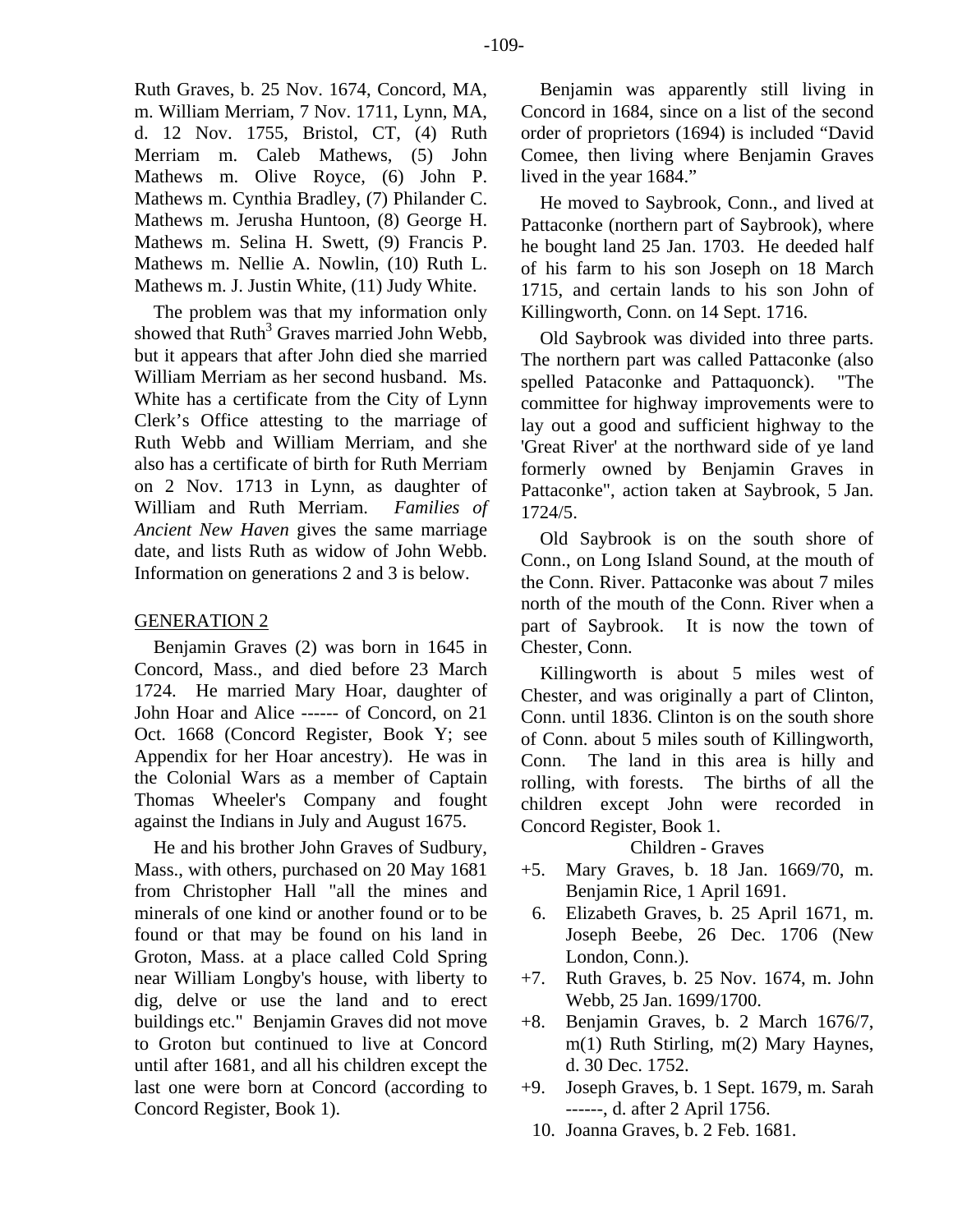- +11. John Graves, b. 1683, m. Hannah Farnum, 30 May 1710, d. 29 Dec. 1766.
	- 11a. Rebecca Graves, b.c. 1685, m. Jonathan Daniels, 1706.

## GENERATION 3

Ruth Graves (7) was born 25 Nov. 1674 in Concord, Mass. She married John Webb 25 Jan. 1699/1700 in Saybrook, Conn. He died 28 Jan. 1711/12. The births of their children were recorded in Saybrook Vital Records, 1647-1834, p. 28.

She married second William Merriam, son of William Merriam and Elizabeth Breed, on 7 Nov. 1711 (could this be 1712?) in Lynn, MA. He was born 8 March 1668 in Lynn, MA, and died 26 Feb. 1752 in Bristol, CT. Their first 2 children were born in Lynn and the next 2 in CT.

#### Children - Webb

- 24. John Webb, b. 4 Nov. 1700, d. 19 Dec. 1702.
- 25. Hannah Webb, b. 1 March 1702.
- 26. Mary Webb, b. 19 March 1703/4.
- 27. Ruth Webb, b. 1 Dec. 1705.
- 28. Sarah Webb, b. 7 Aug. 1707.
- 29. Gideon Webb, b. 1 July 1709.
- +30. John Webb, b. June 1711, m. Lydia ----, d. 1785 or later.

Children – Merriam

- +31. Ruth Merriam, b. Nov. 1713, m. Caleb Mathews, 9 May 1733.
	- 32. Samuel Merriam, b.c. 1716.
	- 33. Ebenezer Merriam, b. 1718.
	- 34. Joseph Merriam, b. 1724.

# *DEACON GEORGE GRAVES OF HARTFORD, CT*

Ms. Sandy Keylon, 3492 Ethel Court, Newbury Park, CA 91320 [\(keylon@juno.com\)](mailto:keylon@juno.com)), has been looking for the father of her "g-g-grandmother, Esther M. Graves, who married William Griffin, Jr., about 1849. They lived in Hoosic, Rensselaer Co., NY, but moved to Green Co., WI by 1860. I'm sure that Esther's grandparents were Timothy and Martha (Comstock) Graves who came to NY from CT, but which one of their sons (Cyrus, Asher, John or Timothy Jr.) was her father?"

"I'm just having trouble definitely linking my Esther M. to one of the brothers. I don't know her siblings for sure, but in 1860 Albany, Green Co., WI she lives two doors away from an Asher Graves, age 30, and his wife Mary, age 25, and their children Caroline 10, George 8, Charles 2, and a Mary Doolittle, age 72 (Mary's mother?), all born in NY. I would imagine Asher is Esther's brother.

I figured either Cyrus or Asher to be her father. I started with Asher (wife Phebe ------), and only knew of his son Aaron H., who was admin. of Asher's estate (my notes: "died 29 April 1857 in Chicago, IL, but was inhabitant of Rensselaer Co."). I guess I thought any other children would have been named, so I turned to Cyrus.

For Cyrus I found (in the book *Early Settlers of NY State* by Foley) a listing of Hillside Cemetery, E. Pembroke, Genessee Co., NY:

| <b>GRAVES, Cyrus</b>           | 1790-1859     |  |
|--------------------------------|---------------|--|
| <b>GRAVES, Laurane Baldwin</b> | 1799-1885     |  |
| <b>GRAVES</b> , Selina         | 1825-1888     |  |
| <b>GRAVES, Maria Elizabeth</b> | 1830-1858     |  |
| <b>GRAVES, Helen Cordelia</b>  | 1832-1912     |  |
| <b>GRAVES, Asher Baldwin</b>   | 1838-1926     |  |
| <b>GRAVES, Flora Sawins</b>    | 1850-1931     |  |
| <b>GRAVES, Harvey M.</b>       | Dec. 16, 1888 |  |
| 56 (age?)                      |               |  |
|                                |               |  |

GRAVES, Mary his wife May 18, 1839

And I have Cyrus's War of 1812 Pension, and it doesn't name children. I looked for his will in Genessee County, but didn't find it. I'm not sure I went beyond that to find other probate papers.

Esther doesn't have a death certificate in Green Co., WI in 1892, although she should. They must have missed her. I found one for her husband in 1898, and it gave me his parents. If the Asher there in 1860 is her brother, maybe he would have one. I'll have to follow him in the census to see if he stayed in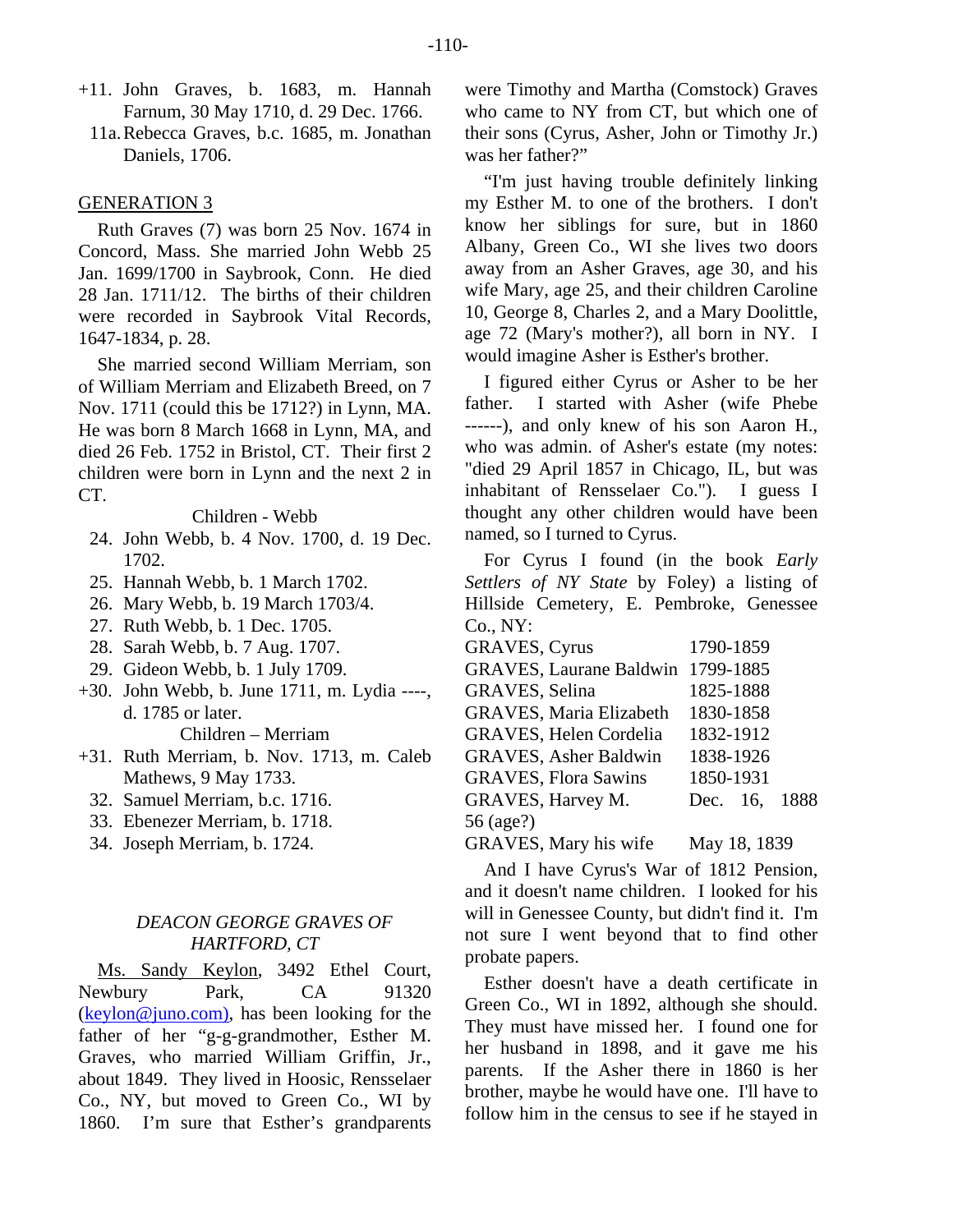the area. He's not in the cemetery there where the rest of the family is. Also, if this Asher is Esther's brother, that would probably make Asher Sr. their father, since the Genessee Cemetery shows a different, younger Asher who is probably Cyrus and Laurana's son."

(ED. NOTE: Timothy Graves is listed as #253 on page 70 of the Deacon GEORGE GRAVES book. My records do not show Esther as a daughter of any of the sons, probably because I don't have information on all their children. I suspect that Esther was a daughter of either Cyrus or Asher, since Timothy Jr. did not marry until 1839 and John probably didn't marry early enough either.

Help would be appreciated.)

# *THOMAS GRAVES OF HARTFORD, CT*

Mrs. Vicky Hawkins Moellenbeck, 669 East Hwy. U, Troy, MO 63379, was looking for the ancestry of GEORGE WASHINGTON GRAVES, b. 11 Jan. 1847, d. 22 June 1927, married Emmaline Vickers on 1 Oct. 1865. Their children were: Charles Henry, Livona M. George A., William B., Richard J., James E., and Lucy J. Charles Henry Graves was born 22 Aug. 1866, died 25 Jan. 1955 in Muskogee, OK, married Susan Emmaline King on 11 March 1886.

(ED. NOTE: George Washington Graves is #3793 in the Thomas Graves book, a  $9<sup>th</sup>$ generation descendant of Thomas.)

Mr. Frank Carver [\(joyfrancar@proaxis.com\)](mailto:joyfrancar@proaxis.com) wrote: "My files show the following Graves names: Goodman Graves m. 4 Jan 1829 in Massachusetts to Sophie Flower

They had 6 children:

- Lomira Graves, b. 4 Jun 1830
- Cincinnatus Flower Graves, b. 1 Sep 1832
- Amoret Graves, b. 25 Aug 1835
- Austa Graves, b. 24 Jul 1840
- Lucy Alma Graves, b. 18 Jul 1843
- Almira Graves, b. 20 Sep 1838

If any of these names connects with your files, let me know. I have more information on Cincinnatus and his descendants, but I would like to have more information on Goodman and ancestors."

(ED. NOTE: Goodman Graves is the one listed as #2032 on page 165 of the Thomas Graves of Hartford, CT & Hatfield, MA book that was published in 1985. This is the same ancestor that is being researched by Mr. Joseph Philip ("Phil") Stevens, 1917 192nd St. SW, Lynnwood, WA 98036-4841 (QBFT50A @prodigy.com or [ps60yo@aol.com\).](mailto:ps60yo@aol.com)) The line of descent from Thomas Graves is: (1) Thomas, (2) John, (3) John, (4) John, (5) Nathan, (6) John, (7) John, (8) Goodman.

Mr. Phillip R. Caldwell, 3239 Dothan Lane, Dallas, TX 75229-3841, is not a Graves descendant, but this part of the Graves family does connect with his line. He has sent information for the descendants of Goodman Graves and his brother Coleman Graves. Below is combined information from all these people with some that was inadvertently omitted from the 1985 book.

# GENERATION 7

John Graves (1003) was born 4 Dec. 1779 in Hatfield, MA, and died 14 Oct. 1854 in Port Huron, MI. According to LDS information, he lived in MA, Brownhelm, OH, and Huron and St. Clair, MI. A letter from the office of Probate and Juvenile Court for St. Clair Co., Port Huron, MI, dated 22 June 1966, states: We have on record the estate of John Graves who died Oct. 14, 1854, a resident of Port Huron Township, St. Clair Co., Michigan. He left a will which was admitted to probate on Oct. 28, 1854. In this will he names the following: Jane Graves – widow; Austin Graves, Major D. Graves, Jerome Graves, Goodman Graves, Coleman Graves – sons; Laura Blodgett, Julia Wymans – daughters.

He first married Mehitable Coleman of Whately, Franklin Co., MA, daughter of Nathaniel Coleman, on 15 Sept. 1803. She was born 14 Nov. 1780 in Whately, MA, and died 12 Nov. 1814.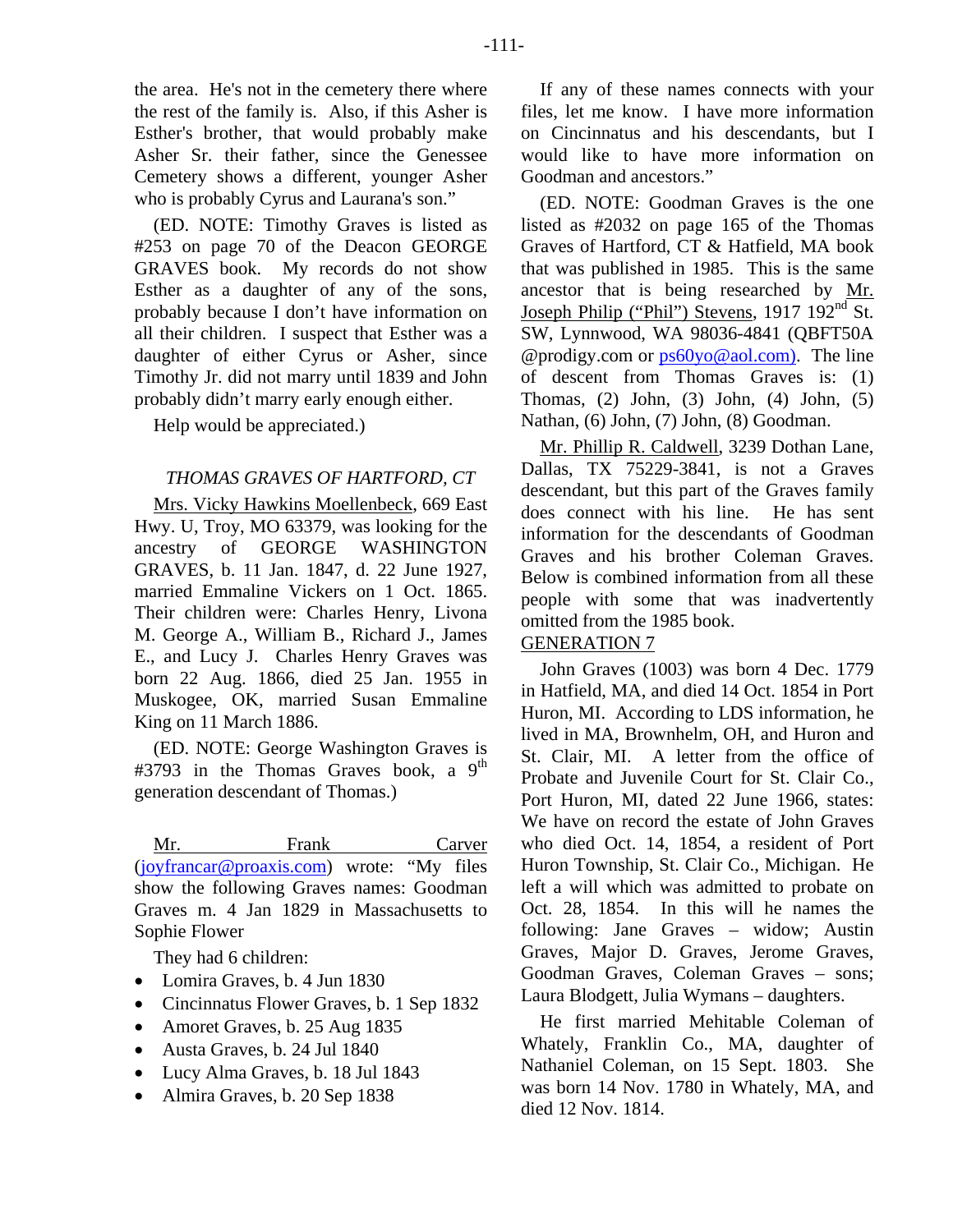He secondly married Mrs. Lucy Hart on 18 April 1815. She was born in 1792 in Whately, MA, and died in 1837 in OH. He thirdly married Jane Carpenter. He served in the War of 1812. They lived in Brownhelm, OH, and later moved to Port Huron, MI. All John's children were born in Whately, MA.

Children – Graves, by Mehitable Coleman

- +2032. Goodman Graves, b.c. 1804-5, m. Sophia Flowers.
- +2033. Coleman Graves, b. 9 Jan. 1809, m. Mary Smith.

Children – Graves, by Lucy Hart

- 2034. Austin Graves, b. 1819, m. Mary Reed.
- 2035. Major D. Graves, b. 1821, d. 24 April 1897.
- +2036. Jerome Bonaparte Graves, b. 12 June 1823, m. Hannah Sherman Perkins, 20 Dec. 1847.
	- 2037. Murray Graves, b. 1825, m. ------. 3 children.
	- 2038. Julia Graves, b. 1827, m. Clark Winans (or Winons) (of Milton, OH).
	- 2039. Laura Graves, b. 8 Dec. 1829, m. Charles Blodget.
- 2040. Sanford Graves, b. 1831, m. Martha Gibbs, d. 1862 (during Civil War in service).

#### GENERATION 8

Goodman Graves (2032) was born about 1804-5 in Whately, MA. He married Sophia Flowers. She was born about 1805-6 in OH, died 30 Dec. 1854, and was buried at Dunkard Brethren Cem., Des Moines Twp., Jefferson Co., IA.

The 1850 census for Des Moines Twp., Jefferson Co., IA, p. 93, recorded 2 Nov. 1850, shows (all children born in OH): Goodman Graves, 46, male, b. MA; Sophia Graves, 44, female, b. OH; Lamira Graves, 20, female; Cincinnatus Graves, 18, male; Amerette Graves, 15, female; Austa J. Graves, 10, female; Lucy A. Graves, 7, female. The 1860 census for Des Moines Twp., Jefferson Co., IA, Batavia P.O., p. 13, 7 June 1860, lists Goodman Graves, 55, male, born in MA; Amarett Graves, 24, female, b. OH; Austa J. Graves, 19, female, b. OH; Lucy A. Graves,

16, female, b. OH. (R-80, R-200)

Children - Graves

3482a. Lamira Graves, b.c. 1830.

- +3482b. Cincinnatus Graves, b.c. 1832, m. Rachael Eveline St. Clair (one source says he m. Virginia Godley, 1 March 1854).
	- 3482c. Amerette Graves, b.c. 1835-6.
	- 3842d. Austa J. Graves, b.c. 1840-41.
	- 3842e. Lucy A. Graves, b.c. 1843-44.

Coleman Graves (2033) was born 9 Jan. 1809 in Whately, MA, and died 20 Dec. 1900. He married Mary Smith on 13 April 1836 in Amherst, OH. She was born 19 Jan. 1819 in England, died 29 July 1895 in Jefferson Co., IA, and was buried in Gantz Cem., Amherst, OH. (R-80, R-200)

Children - Graves

- +3482f. Lydia Latitia Graves, b. 2 Oct. 1837, m. Joel Jasper Stanford, 1 Oct. 1863, d. 27 Feb. 1914.
- +3482g. Rosetta Almira Graves, b. 9 April 1839, m. Thomas B. Howard, 8 March 1871, d. 3 Nov. 1917.
	- 3482h. John Wesley Graves, b. 28 June 1842 (Trumbull Co., OH), d. 29 Aug. 1865 (Leavenworth, KS).
	- 3482i. Lucy Jane Graves, b. 27 Sept. 1844 (OH), m. William Burkholder, 5 July 1883, d. 16 Dec. 1914.
	- 3482j. Mary F. Graves, b. June 1848 (IA), m. James LeHue, 26 Aug. 1908, d. 22 Nov. 1931.
- +3482k. Winfield Scott Graves, b. 7 June 1852, m. Sarah Naomi Conger, 15 Oct. 1872, d. 1 July 1908.

## *SOUTHERN GRAVES FAMILIES*

Mrs. Teresa Stringer, 27 Hicks Lane, Laurel, MS 39440, is descended from ROBERT HIRAM GRAVES and Celia Dickens of GA & MS. Her line of descent is: (1) Robert Hiram Graves, (2) Elijah Graves, b. 1811, (3) Greene Marion Graves, b. 1853, (4)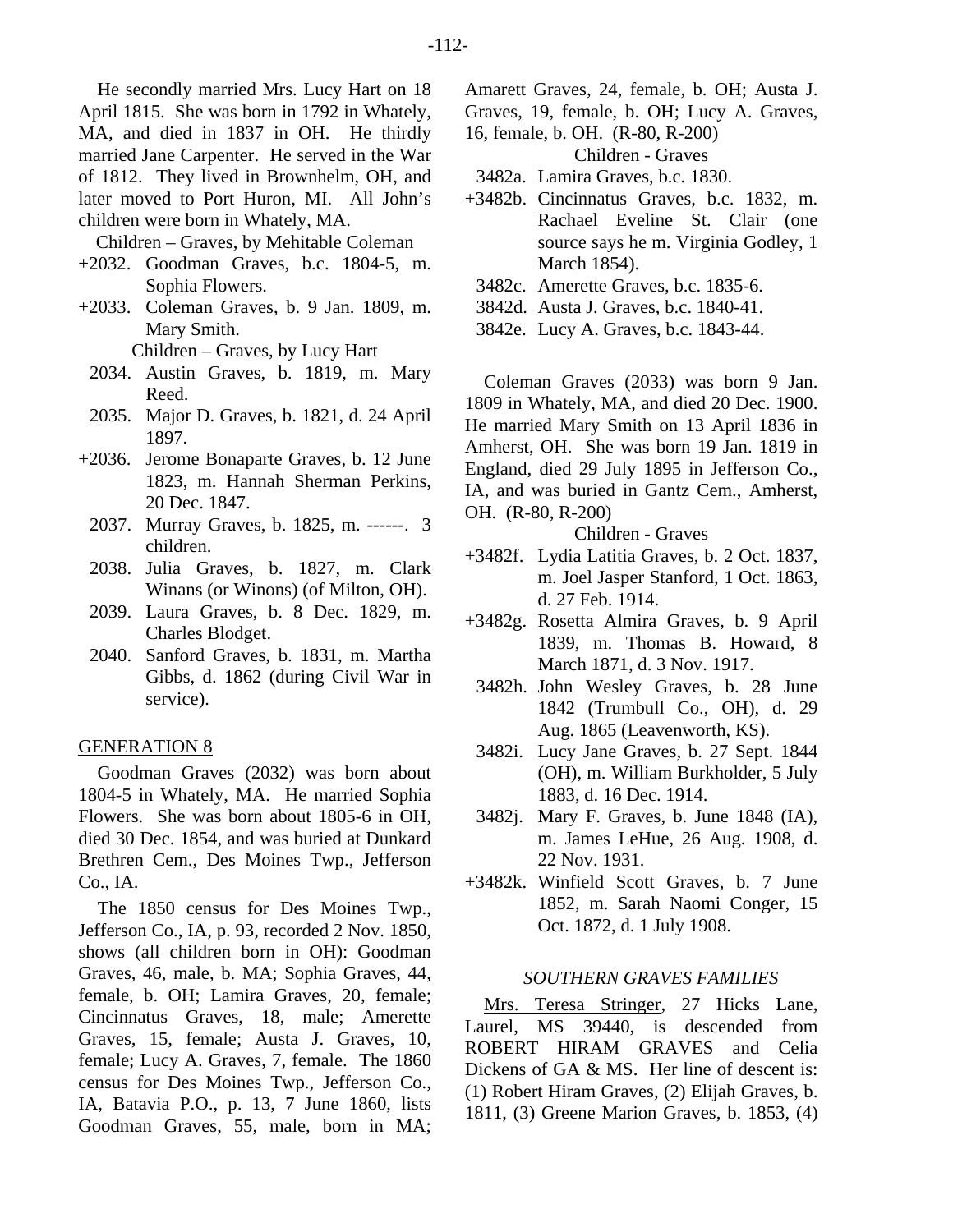Charles Edward Graves, b. 1888, (5) William Grady Graves, b. 1909, (6) Stella Louise Graves, m(1) ------ Robinson, m(2) ------ Moore, (7) Teresa Denise Robinson, m. ------ Stringer.

She would like to find the ancestry of Robert Hiram Graves.

(ED. NOTE: An article about her greatgrandfather's celebration of his  $109<sup>th</sup>$  birthday appears earlier in this issue. Some discussion about the possible ancestry of Robert Hiram Graves is in that article.)

Mrs. Amy Graves Woodham, 4108 Lake D'ville Dr., Hendersonville, TN 37075 (awoodham@aol.com), is descended from JACOB GRAVES and Catherine ("Caty") Black. Information about Jacob and his siblings is in the following paragraphs.

# GENERATION 1

The parents of this family (1) lived in Caswell Co., NC, and perhaps also in VA. They moved to TN from NC sometime between 1790 and 1809.

There are still many Graves from this family in Sumner Co., TN, and possibly in Indianapolis, IN.

Some of the descendants of Capt. Thomas Graves of VA lived in Caswell Co., NC, and it is possible that this family is also descended from that part of the Capt. Thomas Graves descendants.

## Children - Graves

- +2. Jacob Graves, b.c. 1780, m. Caty Black, 17 April 1809, d. 29 Feb. 1840.
- +3. William Graves, b. 1 Oct. 1784, m. Catherine Richmond, 9 April 1811, d. 27 June 1860.
	- 4. Samuel Graves, probably b.c. 1784 (NC), possibly m. Susan Durning (or Susanna Denning), 2 June 1821. Samuel may not be a child, since the 1850 census shows both of them b. in CT, according to Dorothy Graves.
	- 5. Nellie Graves

 6. Elizabeth Graves, m. A. G. Jefferson, 13 Dec. 1830.

## GENERATION 2

Jacob Graves (2) was born about 1780 in NC or VA, and died 29 Feb. 1840 in Sumner Co., TN. His estate was settled in 1842 in Sumner Co. He married Catherine (or Kathleen) ("Caty") Black, daughter of Michael Black, on 17 April 1809 in Sumner Co., TN. She was born about 1784 in NC, and was buried in Graves Cem., Sumner Co., TN. Caty stated in an application for a land grant for Jacob's service in the War of 1812 that she had 11 or 12 children but couldn't remember which, as she was so old. Jacob lived in Sumner Co., TN, and owned property adjoining that of his brother William Graves in Sumner Co. All their children were born in Sumner Co.

Children - Graves

- 7. Michael Graves, b.c. 1810, m. Rachel Richmond, 17 July 1828.
- 8. Andrew Graves, b.c. 1811, m. Rachel Mandrell, 12 March 1836 (Sumner Co., TN). Dorothy Graves wrote that she had a note about an Alfred D. Graves, b. 1839, who m. Melissa Angeline Trout 31 Oct. 1857, and that this Alfred was a son of Andrew Graves (1810-1886). (Is this an error?)
- 9. William Graves, b.c. 1812, m. Adeline Brackin, 11 Jan. 1838 (Sumner Co., TN).
- 10. Elizabeth Graves, m. James (or Benjamin) Rippy.
- +11. Alfred Graves, b. 1818, m(1) Malissa Angeline Troutt, 21 May 1840, m(2) Julia Ballenger, 1886 (?), d. 1895.
- +12. Malinda Graves, b. 10 Oct. 1821, m. David Mandrell.
- 13. Sarah Graves, m. Henry Harrison, 14 April 1841 (Sumner Co., TN).
- 14. Elmina Graves, b. 1825, m. Andrew Jackson Harrison, 29 Feb. 1844 (Sumner Co., TN). He was b. 1824 in KY.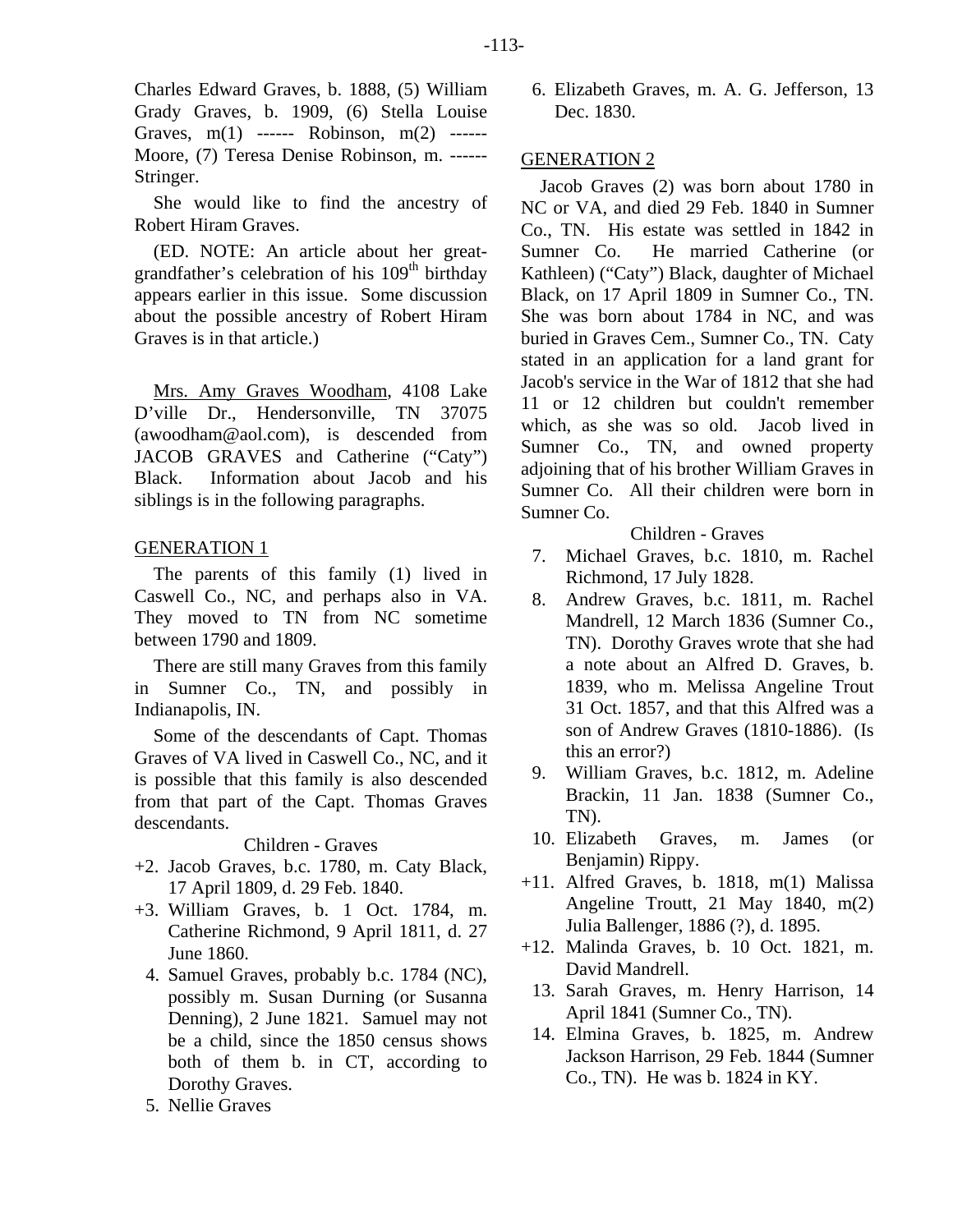- 15. Louisa Graves, b. 1828, m. Thomas Creasy, 30 March 1848 (Sumner Co., TN). He was b. 1828 in TN.
- 16. Elvis Graves, b. 25 June 1829, m. Martha Morris, 7 Feb. 1850 (Sumner Co., TN). She was b. 1832 in TN.
- +17. Wiley Graves, b. 1832, m. Martha Key, 26 June 1851, d. Nov. 1860.

William Graves (3) was born 1 Oct. 1784 (or about 1790) in Caswell Co., N.C. (or in Va.), died 27 June 1860 in Sumner Co., Tenn., and was probably buried in Clark-Mandrell Cem. He was a private in the War of 1812, and fought in the Battle of New Orleans. He married Catherine ("Caty") Richmond, daughter of George Richmond, on 9 April 1811 in Sumner Co., Tenn. She was born about 1787 in Caswell Co., N.C., and was also buried in Clark-Mandrell Cem.

Children - Graves

- 18. Elizabeth Graves, b. 1 April 1813, d. in infancy.
- 19. Elizabeth Graves, b. 8 Feb. 1814.
- 20. Caty (Catherine?) Graves, b.c. 1816, m. ------ Key.
- 21. daughter, b. 1817-1820.
- 22. Nelly Graves, b. 18 Nov. 1821.
- +23. Allen Graves, b. Aug. 1823, m(1) Kissi Anne Clark, m(2) Nancy Jane Harper, d. 22 Feb. 1908.
- +24. William D. Graves, b.c. 1827, m. Eliza ------, d. Oct 1861.
- 25. Ely Graves, b. 1 Nov. 1828.
- +26. Thomas Graves, b. 30 Aug. 1830, m. Eliza Tuttle, 19 March 1850, d. 3 Sept. 1871.
- 27. son, b. 1831-1832.
- +28. Andrew Graves, b.c. 1833, m. Rosa ------.
	- 29. son, b. 1834-1835.
	- 30. Millie (or Milly) Graves, b. 1835, m. Richard Clark.

The question was raised as to whether this Jacob and William Graves were sons of Boston (Sebastian) Graves and Sarah Efland, son of Johann Sebastian Graff (John Graves).

This is not believed to be so, since the sons of Boston Graves had other wives, etc.

It is believed that Jacob and William were probably descended from Capt. Thomas Graves of VA. Since the name Jacob shows up almost exclusively in the branch of this family that lived in Caswell Co., NC, it seems likely that Jacob's line of descent is: Thomas<sup>1</sup>,  $John<sup>2</sup>$ , Thomas<sup>3</sup>, John<sup>4</sup>, Thomas<sup>5</sup>, John<sup>6</sup>, son<sup>7</sup>, Jacob $8$ . There were a couple of people named Jacob Graves in this generation, but no match can be found. Help would be appreciated.

Mrs. Chris Allenbaugh, 9137 Eucalyptus Dr., Bakersfield, CA 93306 (Callenbaug @aol.com), needs help to learn more about her g-grandfather, JAMES A. GRAVES. A summary of what she knows is below.

# GENERATION 1

James A. Graves (1) married Rebecca Jane Hamil. They lived in TN.

Children – Graves

- +2. Willie Bell Graves, b. 10 Aug. 1900, m(1) William Thomas Camp, c. 1912, m(2) Charles Lee Mims.
	- 3. Claudia Graves
	- 4. Sam Graves
	- 5. Sanford Brice Graves
	- 6. James Howard Graves
	- 7. Mary Francis Graves
	- 8. Maudie Idela Graves

## GENERATION 2

Willie Bell Graves (2) was born 10 Aug. 1900 in McKenzie, Carroll Co., TN. She first married William Thomas Camp when she was 12 years old (about 1912). They divorced and she then married Charles Lee Mims.

Children – Camp

- 9. William Camp, died in childhood.
- 10. Melissa Louise Camp
- 11. Earnie Edward Camp
- 12. Dorothy Mae Camp, b. 24 Nov. 1921.
- +13. Clarence Becker Camp, b. 20 June 1925,
	- m. ------. Father of Chris Allenbaugh. Children – Mims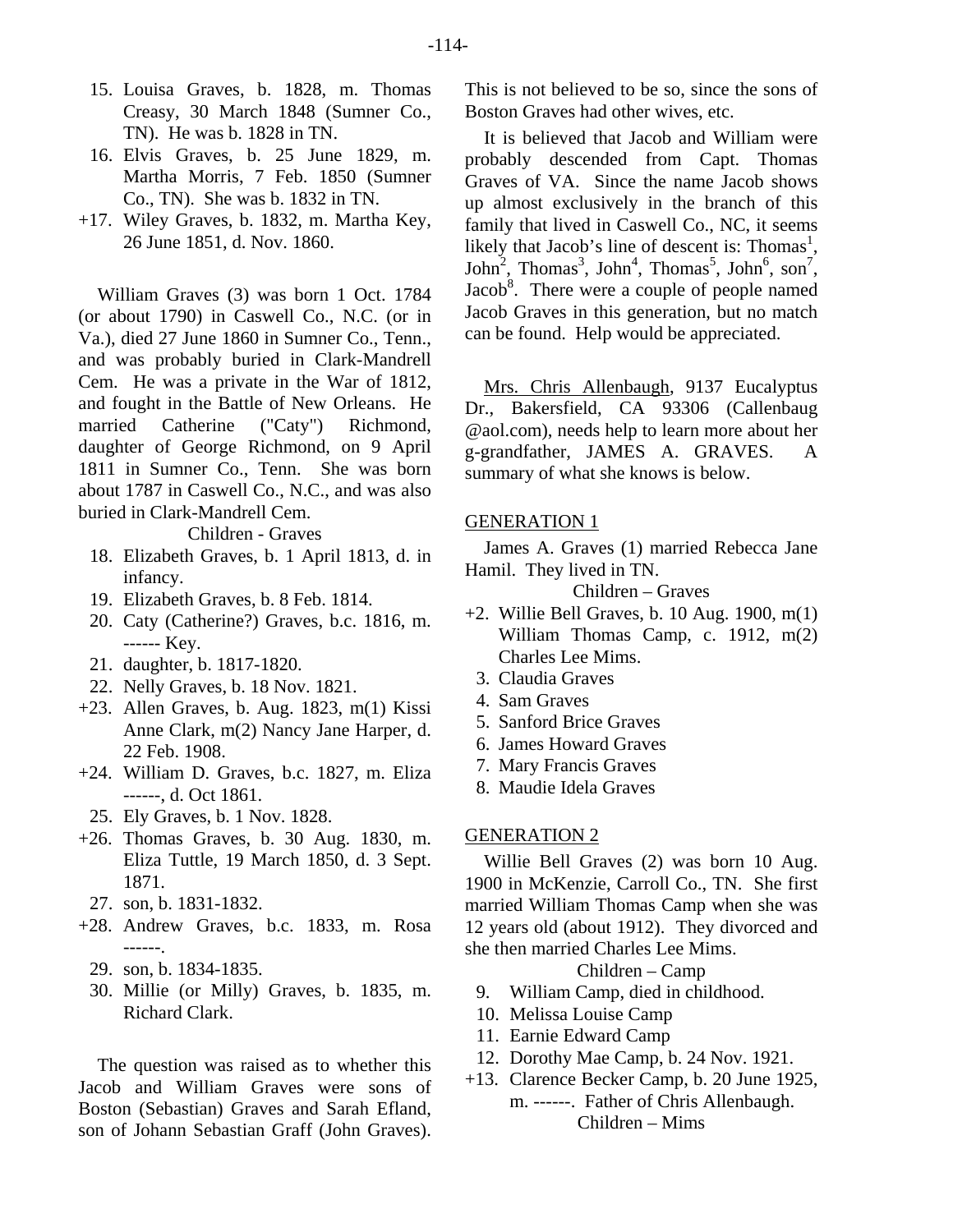# 14. Charles Becker Mims

Mr. Jimmy Moncrief, 4814 Glendower Dr., Spring, TX 77373 [\(jimmym@aol.com\),](mailto:jimmym@aol.com)) wants to find the ancestry of his g-g-grandfather, LEWIS P. GRAVES. He says that Lewis was in Dallas Co., AL, and that he had a brother named William Graves. Information on the first 3 generations is below.

(ED. NOTE: It is possible that this Lewis Graves was closely related to Lewis Graves, son of Robert Graves, ancestor of Kenneth V. Graves, because of the similarity in name and migration path. Also, there was a Algernon Sidney Graves (similar to the name of one of the sons of this Lewis Graves), son of Azariah Graves of Caswell Co., NC.)

# DESCENDANTS OF LEWIS P. GRAVES AND MARY PRUDENCE MASTERSON OF AL & LA

## GENERATION 1

Lewis P. (unsure about middle initial) Graves (1) was born in 1816 in NC, and died in 1865 in Marion, Union Co., LA. He married Mary Prudence Masterson, daughter of Gutheridge Masterson and Mary Jane Marshall, about 1840. She was born about 1824 in AL, and died in 1875 in Marion, Union Parish, LA. Most of the names and approximate dates of birth of their children are in the 1860 census for Marion, LA.

# Children – Graves

- 2. Malcum (or Malcolm) Marshall Graves, b.c. 1842.
- 3. Thomas Jefferson Graves, b.c. 1844.
- 4. Mary Jane Graves, b.c. 1846.
- 5. Ann Graves, b.c. 1848.
- 6. William P. Graves, b.c. 1851.
- 7. Henrietta Graves, b.c. 1852.
- 8. Helen Martha Graves
- 9. Frank Graves, b.c. 1856.
- 10. Francis Graves, b.c. 1858.
- +11. Sidney Algernon Graves, b. 13 Jan. 1859, m. Ella Virginia White, 22 Oct. 1885, d. 8 May 1938.
	- 12. James G. Graves, b.c. 1862.
	- 13. Louis Cliburn Graves, b.c. 1865.

# GENERATION 2

Sidney Algernon Graves (11) was born 13 Jan. 1859 and died 8 May 1938, both in Union Parish, LA. He married Ella Virginia White, daughter of James T. White and Martha Ann Allen, on 22 Oct. 1885. She was born 29 July 1866 and died in Feb. 1953, both in Marion, Union Parish, LA. They were both buried in Concord Cem., Union Parish. Their family was in the 1900 and 1910 censuses for Union Parish, LA, all children born in LA.

## Children – Graves

- +14. Joe Henry Graves, b. 5 Nov. 1886, m. Fannie Viola Russell, 1911, d. 21 April 1974.
	- 15. Lula M. Graves, b. Nov. 1890.
	- 16. Mittie B. Graves, b. April 1893.
	- 17. Sidney B. Graves (name looked like Boyskin T. in 1900 census), b. May 1895.
- 18. James Oliver Graves, b. March 1899.

## GENERATION 3

Joe Henry Graves (14) was born 5 Nov. 1886 and died 21 April 1974, both in Marion, Union Parish, LA. He married Fannie Viola Russell, daughter of Dickson Gillespie Russell and Mary Ann Reppond, in 1911. She was born 15 Feb. 1897 and died 20 Jan. 1968, both in Union Parish, LA. They were both buried in Liberty Cem., Union Parish.

#### Children – Graves

+19. Grace Eloise Graves, b. 21 Feb. 1923, m. John Wilbur Moncrief, Jr., 1942.

Mr. John G. Graves, 719 Cockeysmill Rd., Reisterstown, MD 21136, and Mr. Keith W. Graves, 2115 Deer Meadow Lane, Midlothian, VA 23112-4137 (kwgraves@aol.com), both descended from RICHARD THOMAS GRAVES of VA, sent the following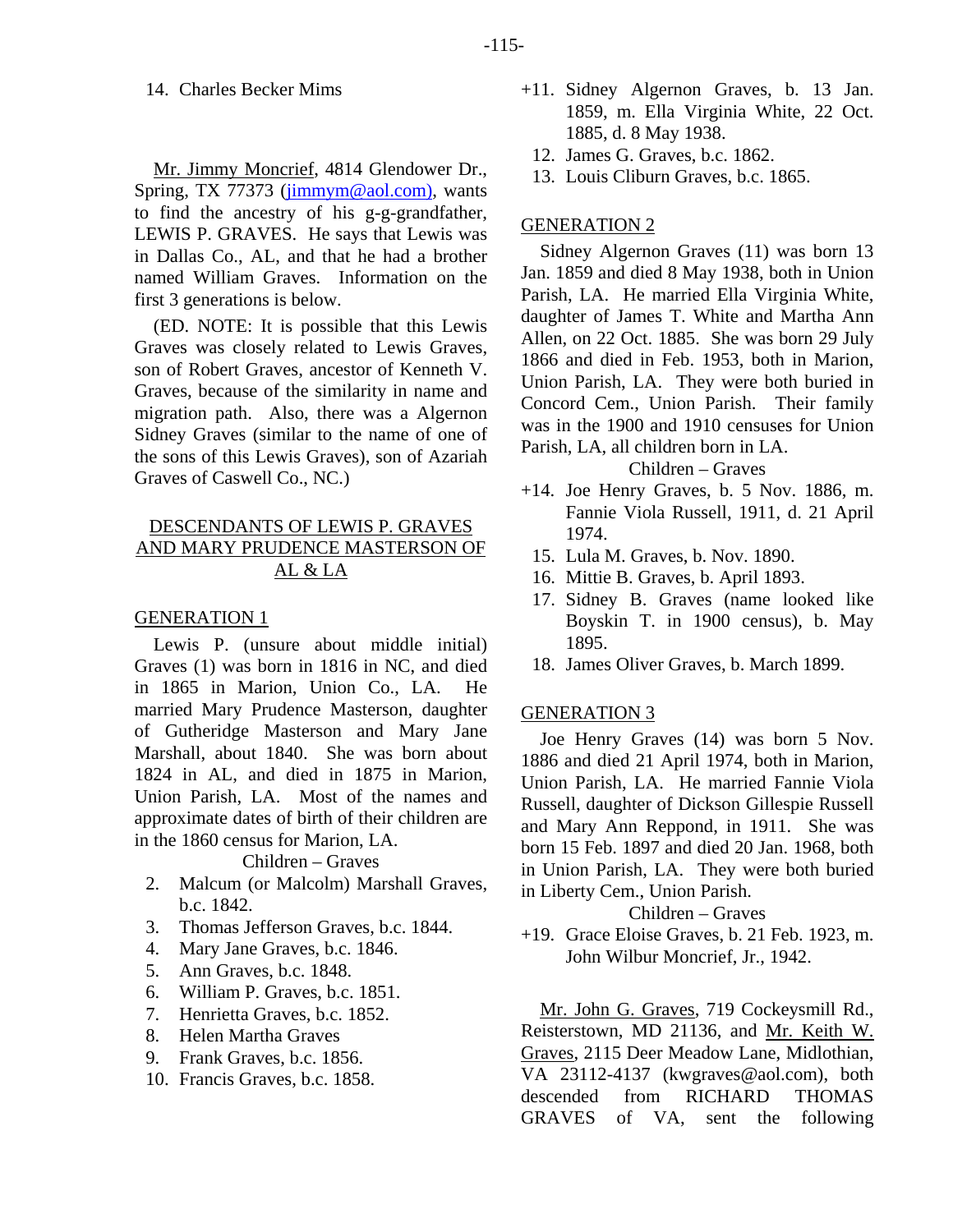information. They are anxious to find the earlier ancestry. This is also the family of Mr. Warren Kirkland Graves, 6335 Tammy Lane,Mechanicsville, VA 23111-5333, whose ancestry was erroneously given in the membership directory. The first 2 generations of this genealogy is below. A less complete version of this genealogy was on pp. 95-96, 1994 GFNL, submitted by John G. Graves.

It is almost certain that Richard Thomas Graves is descended from Capt. Thomas Graves of VA, but the connection is not presently known. It was previously thought that he was a son of Paschal Graves, but that is not correct. That line of descent was Thomas<sup>1</sup>, Francis<sup>2</sup>, Thomas<sup>3</sup>, John<sup>4</sup>, Thomas<sup>5</sup>, John<sup>6</sup>, Thomas<sup>7</sup>, Paschal<sup>8</sup>. However, it is interesting to note that Francis<sup>4</sup>, son of Thomas<sup>3</sup>, lived in King and Queen Co., and was associated with a Watkins family.

The only other line of descent from Capt. Thomas Graves that seems to possibly be connected is Thomas<sup>1</sup>, John<sup>2</sup>, Thomas<sup>3</sup>, John<sup>4</sup>, Thomas<sup>5</sup>. This part of the family also lived in King and Queen Co., and  $Rice^6$ , son of Thomas<sup>5</sup>, was associated with a Hiter.

## DESCENDANTS OF RICHARD THOMAS GRAVES AND NANCY WATKINS OF VA

# **GENERATION 1**

Richard Thomas Graves (1) was born about 1822 in King and Queen Co., VA, and died 18 May 1889 in Henrico Co., VA. He married Nancy Watkins, daughter of C. Watkins and Maria ------, about 1841. She was born about 1823 in King and Queen Co., VA, and died 4 Dec. 1887 in Henrico Co., VA.

Children - Graves

- 2. Louisa E. Graves, b.c. 1842.
- +3. Caleb Hiter Graves, b. 1844, m(1) Sarah Jane Marshall, 14 Jan. 1869, m(2) Sarah Frances West, 16 May 1888, d. 1917.
	- 4. William F. Graves, b.c. 1846.
	- 4a. Benjamin F. Graves (possible child)
	- 5. Samuel S. Graves, b.c. 1848.
	- 6. Sarah J. Graves, b.c. 1850.
- 7. Richard W. Graves, b.c. 1852.
- 8. Dolley Graves, b. 1855.
- 9. John Graves, b. 1858.
- 10. James H. Graves, b. 1859.
- 11. George W. Graves, b. 1860.
- 11a. Thornton (?) Graves (possible child)

# GENERATION 2

Caleb Hiter Graves (3) was born in 1844 or Nov. 1845 in King and Queen Co., VA, died in 1917 in Henrico Co., VA, and was buried at New Bridge Baptist Church. He first married Sarah Jane Marshall, daughter of Thomas Marshall and Lucy Taylor, on 14 Jan. 1869 in Hanover Co., VA. She was born in 1848 and died in 1887. He secondly married Sarah ("Sallie") Frances West on 16 May 1888.

Children - Graves, by Sarah J. Marshall

- 12. Richard T. Graves, b. 1870.
- 13. John L. Graves, b. 1871.
- +14. Benjamin Hiter Graves, b. 29 July 1873, m. Nina Brittle, d. 3 Sept. 1949.
- +15. George Marshall Graves, b. 16 May 1875, m. Irene Jeanette Selph, 4 June 1902, d. 23 Feb. 1909.
	- 16. Charles Howard Graves, b. May 1877, d. 1921.
	- 17. Lucy E. Graves, b. March 1880.
	- 18. Caleb Arnold Graves, b. Nov. 1881, m. Beulah Tiller, d. 1929.
	- 19. Welford M. Graves, b. Sept. 1884, d. 1922.

Children – Graves, by Sarah F. West

- 20. Walter Russell Graves, b. Dec. 1889.
- 21. Alonzo Cleveland Graves, b. Dec. 1892.

# *CAPT. THOMAS GRAVES OF VA*

Miss Carolyn Eugenia Sowell, 3604 West Ohio, Midland, TX 79703, a new GFA member, is also a member of The Jamestowne Society. She is descended from Capt. THOMAS GRAVES of VA as follows: (1) Thomas Graves, (2) Verlinda Graves m. Gov. William Stone, (3) Elizabeth Stone m. William Calvert, (4) George Calvert m. Anne Doyne, (5) John Calvert m. Elizabeth Harrison, (6)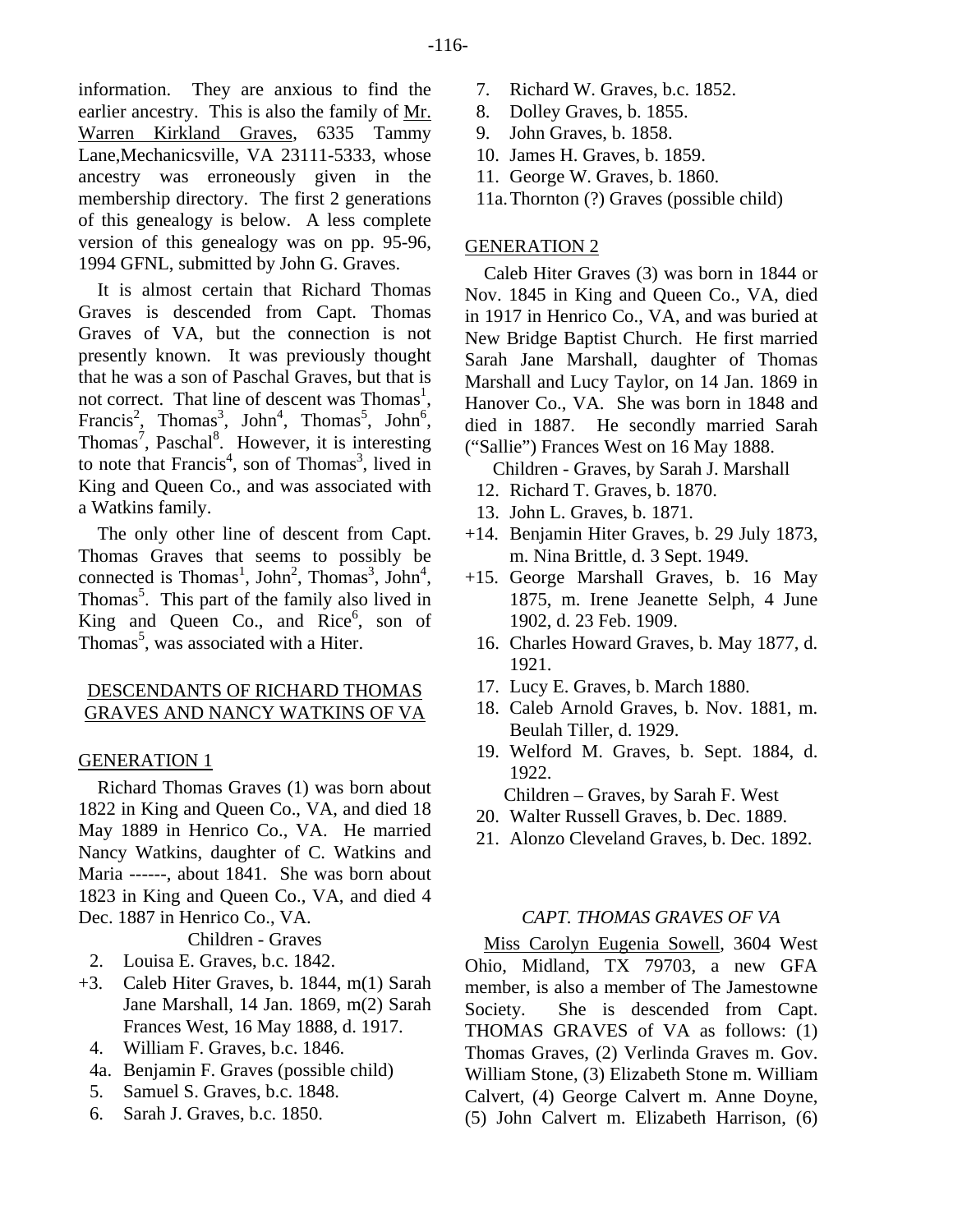George Calvert m. Anne Crupper, (7) George Calvert m. Lydia Beck Ralls, (8) Catherine Calvert m. Henry Green, (9) Edward Pendleton Green m. Mary Collard, (10) Cathrine Green m. Anthony Palmer Gibson, (11) Samuel Gibson m. Laura Jane Kirkland, (12) Lucy Mary Gibson m. George Russell Sowell, (13) Joe Lawson Sowell m. Mabel Williams, (14) Carolyn Eugenia Sowell.

Information for generations 1-2 is in *Adventurers of Purse and Person*, and that for generations 3-8 is in *Descendants of the Virginia Calverts*, by O'Gorman.

Mrs. Virginia Todd Whitaker, 1505 Fairview Ave., Monroe, LA 71201-3313, is descended from Capt. THOMAS GRAVES of VA via ELIZABETH GRAVES who married Zachariah Simms (or Sims). It was thought at one time that Elizabeth Graves and her brother Lewis Graves were children of Robert Graves, son of Thomas<sup>5</sup> Graves and Ann Davenport. The reason for that error (which has long since been corrected) is that it was not realized that Lewis Graves, the son of Robert Graves, was not the same person as the Lewis Graves of Laurens Co., SC, who was Elizabeth's brother.

The ancestry of Elizabeth Graves is: Thomas<sup>1</sup>, John<sup>2</sup>, Thomas<sup>3</sup>, John<sup>4</sup>, John<sup>5</sup>, Thomas<sup>6</sup>, Elizabeth<sup>7</sup>. A summary of this part of the family is below. Not only is Elizabeth Graves, ancestor of Mrs. Whitaker, included, but also Lewis<sup>7</sup> Graves, ancestor of  $Dr$ . Thomas L. Graves,  $3400 \; 11^{\text{th}}$  St., Gulfport, MS 39501, and William Thomas<sup>7</sup> Graves, ancestor of Ms. Dorothy Sherwood, 504 Laguna Dr., Richardson, TX 75080, and of Ms. Paula D. Johnson, 6142 North 350 East, Alexandria, IN 46001. More information would be appreciated.

The descent of Mrs. Whitaker from Elizabeth<sup>7</sup> Graves is: (7) Elizabeth, (8) Lydia Sims m. Jesse Pugh, (9) Polly Pugh m. Kilby Wiggins, (10) James Wiggins, (11) Nancy Elizabeth Wiggins m. James R. Todd, (12) Charley Todd, (13) Virginia Todd m. Dr. Charles Whitaker.

Also descended from this Elizabeth Graves is Mr. Harold L. Emmons, 4203 Bayglen Ct., Houston, TX 77068. His descent from Elizabeth<sup>7</sup> is: (7) Elizabeth Graves, (8) Fanny  $Simms$  m(2) Jacob Clements, (9) Amy Clements m. Herrod Swindle, (10) Zachariah Swindle, (11) Emma Jane Swindle m. Dr. John Thomas Davis, (12) John Walter Davis m. Rebecca Jane Fountain, (13) Jessie Beatrice Davis m. Arthur George Emmons, (14) Harold Emmons m. Judith Diane Carlson.

Another descendant of Elizabeth Graves is Mrs. Cecelia ("Cece") Hale Ziff, 5503 Bent Tree Dr., Dallas, TX 75248.

# GENERATION 6

Thomas Graves (275) was born by 1724, as his father, John Jr., gave him 200 acres on Muddy Run in 1745 (Orange Co., Va. Deed Book 10, p. 24, 1745). Thomas and his wife Elizabeth sold this land on 22 April 1757. By then it had become part of Culpeper Co., Va. (Culpeper Deed Book C, p. 3). It is possible that Elizabeth was the widow Elizabeth Simms. In commenting on this, Mrs. Sue Davis said: "Mrs. Hiden thought it possible that Elizabeth was also called Ann and a daughter of Thomas Sims who died testate 1785 in Culpeper Co., Va., naming a daughter Ann Graves. This seems unlikely, as Thomas and Elizabeth's daughter married Zachariah Sims, son of Thomas Sims, who died 1785. If Ann were her mother, she would have married her uncle." However, the fact that one of their grandchildren was named Thomas Sims Graves raises the question of whether he may have been named after his great-grandfather.

Thomas Graves died 1792, testate, in Culpeper Co., Va. Elizabeth had died before this date, since she was not named in the will.

According to tradition, Thomas and Elizabeth had 13 or 14 children. The first 9 children listed below are named in the will of Thomas, and the will gives no implication of other children. Although Mrs. Hiden credits Thomas with several other children, Mrs. Sue Davis knew of no evidence to support this.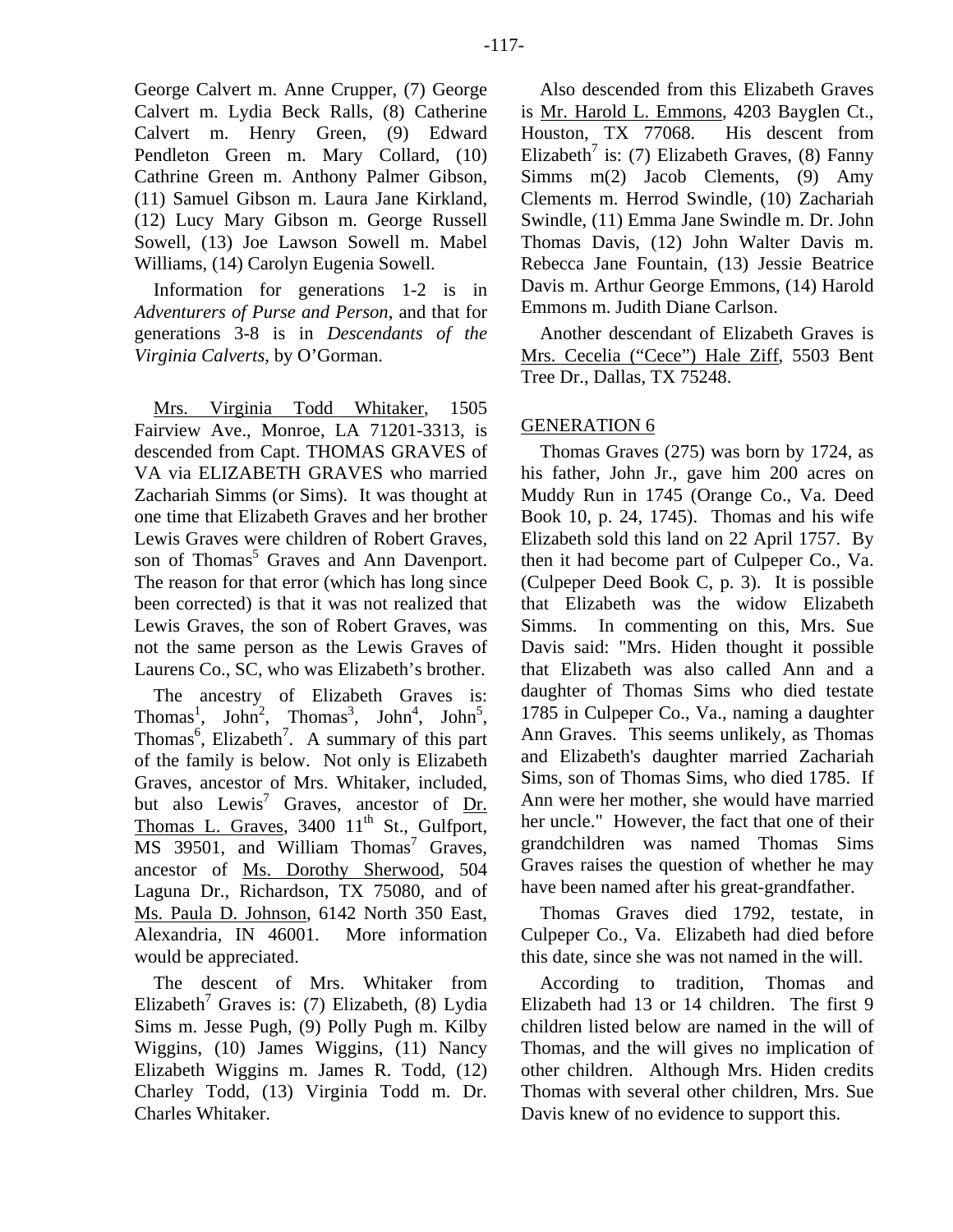Children - Graves

- +669. Thomas Graves, b. Sept. 1747, m(1) Martha Ryan, possibly m(2) Mary Mason, 1795, d. 12 March 1834.
- +670. Lewis Graves, b.c. 1750, m. Rebecca ------, d. 1810.
- +671. Elizabeth Graves, b. 1752, m(1) Zachariah Sims, m(2) John Creecy, d. 1839.
- +672. Philip Graves, b.c. 1760, m. Elizabeth Jones, 25 Sept. 1785.
- +673. James F. Graves, b.c. 1765, m(1) Elizabeth Pratt, c. 1782, m(2) Elizabeth Parnell, 8 Sept. 1809, d. Dec. 1811.
	- 674. Joseph Graves, b.c. 1767, m. Nellie Branham (?), 1800 (?) (Culpeper Co., Va.).
	- 675. Henrietta Graves, b.c. 1769, m. ------ Hudson.
	- 676. Mary Graves, b.c. 1770, m. ------ Haynes.
	- 677. Anne (or Frances?) Graves, b.c. 1771, m(1) Richard Wait, m(2) ------ Jones. Lived in Abbeville Dist., SC.
- +678. William Graves, m. Sarah Fisher.
- +679. John Graves, married.
- +680. Charles Graves, m. Ellender ------, d. March 1798.
- +681. Richard Grant Graves, married.

# GENERATION 7

Lewis Graves (670) was born about 1748 or 1750, or possibly about 1753, in Culpeper Co., VA, and died by June 1810 in Laurens, Laurens Co., SC. Various deeds place his parents in Culpeper from the 1740's on. He probably lived in Laurens Co., SC. He married Rebecca ------.

Lewis is listed in the 1790 U.S. census of Laurens Co., SC as Lewis Greaves. He is found with this spelling elsewhere as well. In reading the will of his father, Thomas Graves of Culpeper Co., VA, one might interpret some of the wording in the codicil to mean a family tift had developed between father and son. Perhaps this was the reason for his adoption of an alternative spelling. Lewis is listed in this

census as having one free white male over 16 (himself), 3 free white males under 16, 5 free white females, and 3 slaves. Based on this data, we can conclude he probably had 3 young sons, a wife, and 4 daughters.

On the same page of the census are found Elizabeth Simms, probably his sister who was widowed in 1789 and yet to marry Dr. John Creecy. She is listed with 1 male over 16, 4 males 16 and under, 5 females (including herself), and 4 slaves. Also on the same page is Aaron Stern (Starnes), the father of Rebecca Starnes, wife of his son Lewis.

The 1800 census for Laurens Co., SC listed Lewis Graves with 1 male 0-10, 2 males 10- 16, 1 male 26-45, 1 male over 45 (Lewis), 1 female 0-10, 2 females 16-26, 1 female 26-45, 6 slaves.

Even though Lewis Graves was a justice of the peace and probated many wills, he apparently died intestate. There is an estate sale in the records of Laurens Co., SC. His heirs are listed as George C. Madden, Fanny Graves, John Addams, and Lewis Graves. Administrators are William and Martin Graves. Purchasers were Rebecca and Fanny Graves. This estate sale occurred on 31 May 1810 (bundle 29, package 7, Laurens Co., SC). The doctor bill was paid to Dr. John Creecy. John Wait was appointed to appraise the estate. Another source has slightly different data. No date is given, but the administrators are the same William and Martin Graves. Heirs are not listed as such, but the following purchasers are named: Rebecah Graves, Wm. Graves, Lewis Graves, Fanney Graves, Martin Graves, Moses Madden, George Madden, Jacob Niswanger, John Adams, John Williard (?), Richard Golden, John Newman, William Crocker, John Creecy, John Boyce, Martin Shaw, James Sims, Martin Sims, George Morgan, John Wait, Joseph Bolton, William McFerson, Isaac Mosely, Larkin Gaines, Samuel Anderson, Thomas Brock, and Ebeneezer Harris. (Notice some of the spellings differ, but they were copied exactly as written.)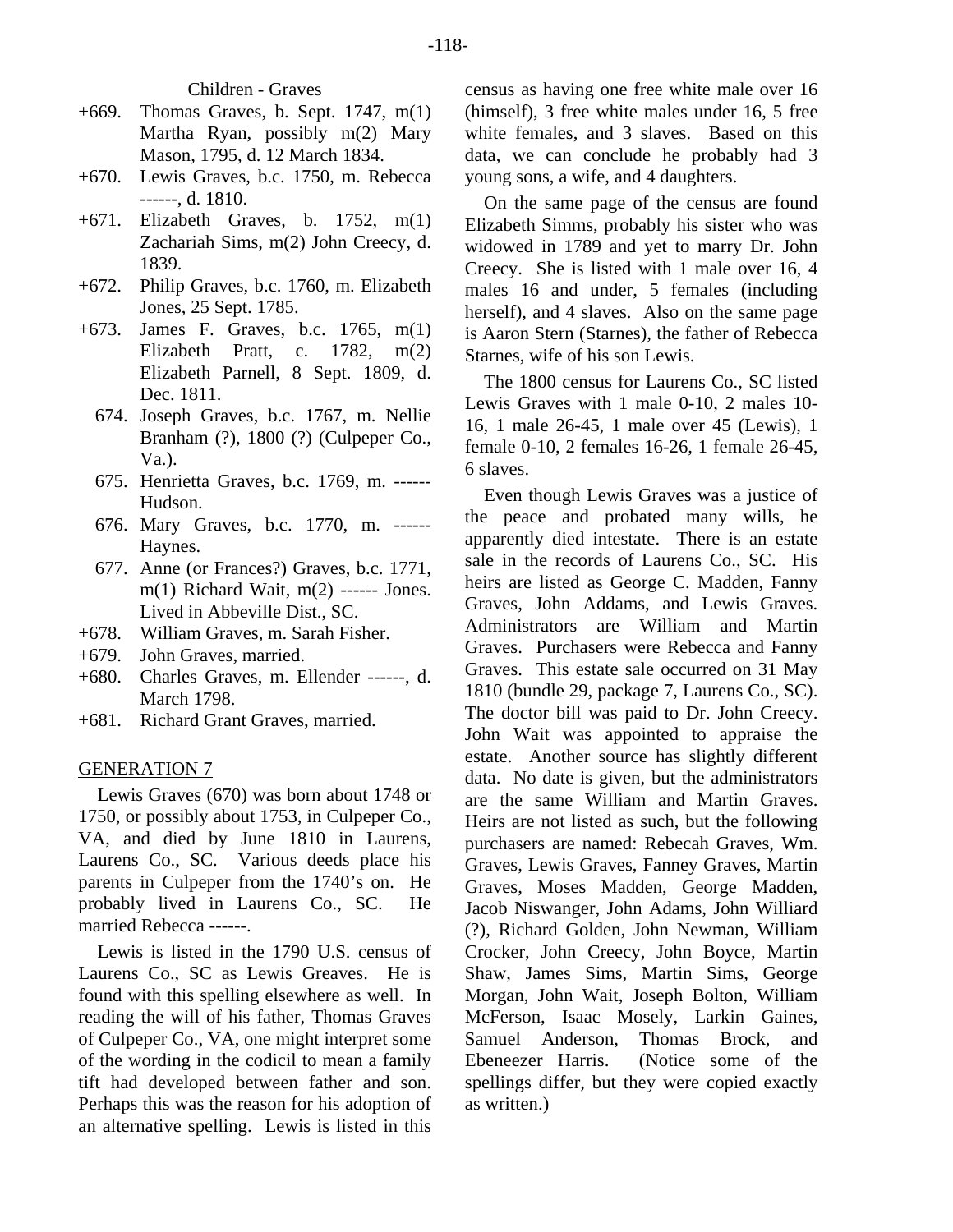From another source, purchasers at the estate sale were: James Sims, John Sims, Joel Sims, John Wait, Phillip Wait,Dr. John Creecy.

Lewis had a sister Elizabeth (will of Thomas Graves, 1792; will of Dr. John Creecy; 1790 Laurens Co., SC census). Lewis also had a sister Frances Wait (will of Thomas Graves, 1792; will of Dr. John Creecy). Lewis was listed in the Culpeper Co. personal property tax roll for 1782 and 1783; 1 slave, Winnie. He was in SC in 1792, according to the will of Thomas Graves.

Pension application of John Wait, no. 7812, filed 1834, from Laurens Co., S.C., states he served from Culpeper Co., Va. Elizabeth Creecy gave testimony that she had known Wait for 62 years. (Elizabeth was widow of Dr. Creecy and widow of Zachariah Sims; see will of Creecy.) Witnessed by William Graves (son of Lewis Graves who died 1810).

Children - Graves

- 1717. Lucy Graves, b.c. 1782 (prob. VA), m. John Adams, d. before 1850. She is not listed in the 1850 SC census, although her husband is listed in a pauper's home.
- +1718. Nancy Graves, b.c. 1784, m. George Madden, d. 1850-1860.
- +1719. Martin Graves, b.c. 1785, m. Anna ------, d. 1850-1860.
- +1720. Lewis Graves, b.c 1789, m. Rebecca Starnes, c. 1810, d. 1857.
- 1721. Fanny Graves, b.c. 1790, no record found for a marriage.
- +1722. William Graves, b.c. 1790, m. Peachy ------, d. 1850-1860.

Elizabeth Graves (671) was born in 1752 in Culpeper Co., VA, and died in 1839 in Laurens Co., SC. She first married Zachariah Simms (or Sims), son of Thomas Simms and Rebecca Petty, in Culpeper Co., VA. He was born about 1748 in Culpeper Co., and died about 24 Aug. 1790 or before in Laurens Co., SC. After the death of Zachariah, Elizabeth secondly married Dr. John Creecy in Laurens Co., SC. He died about 15 Jan. 1812 in Laurens Co.

Zachariah Sims, husband of Elizabeth Graves, appears in Culpeper Co., Va. records.

- Culpeper Co. Will Book C, p. 129, named in will of his father, Thomas Sims, 1784.
- Deed Book L, p. 261, 17 March 1783, Zachariah Sims and wife Elizabeth sell land to Samuel Delph.
- 1783 personal property tax roll of Culpeper Co. includes Zachariah Sims, John Wait, and Lewis Graves.

Laurens Co. Will Book I, 1810-1818, section D-1, p. 13. John Creecy to wife Elizabeth and her children by Zachariah Sims, deceased: James Sims, Joel Sims, Zachariah S. Sims, and Fanny, wife of Jacob Clemmons. John Wait, executor, 15 Jan. 1812. Witnesses: John and Frances Wait.

From *Abstracts of Early Records of Laurens Co., SC, 1785-1820*, in Deed Book H: 2/4/1804-4/17/1806, Jesse Pugh and wife Lydia to John Creecy for 75 acres on Black Cr. of Reedy R. bordering on Ezekiel Andrews, John Wait & John Sims, Geo. Wharton. D. Anderson, JQ. D.R. (Dower Rights) of Lyda Pugh. In Deed Book J: 6/9/1810-2/5/1812, John Creecy and wife Elizabeth (former widow of Zachariah Sims) marriage settlement to equalize division of slaves among legatees: John Sims, Thomas Sims, Jesse Pugh and wife Lyda, James Wait and Sarah, James Sims. Wit.: D. Anderson, John Wait, William Fulton, J.P.

There is a question as to who the children of Elizabeth Graves were. The will of John Creecy lists as children of Elizabeth's first marriage James, Joel, Zachariah S., and Fanny. The marriage settlement of John Creecy and Elizabeth lists as legatees John Sims, Thomas Sims, James Sims, Lydia (Pugh), and James Wait. Since James Wait was probably a nephew (son of Elizabeth's sister Anne/Frances), how can we be sure that John, Thomas and Lydia were also children? Perhaps John and Thomas were children of Joel or Zachariah, since neither of them were